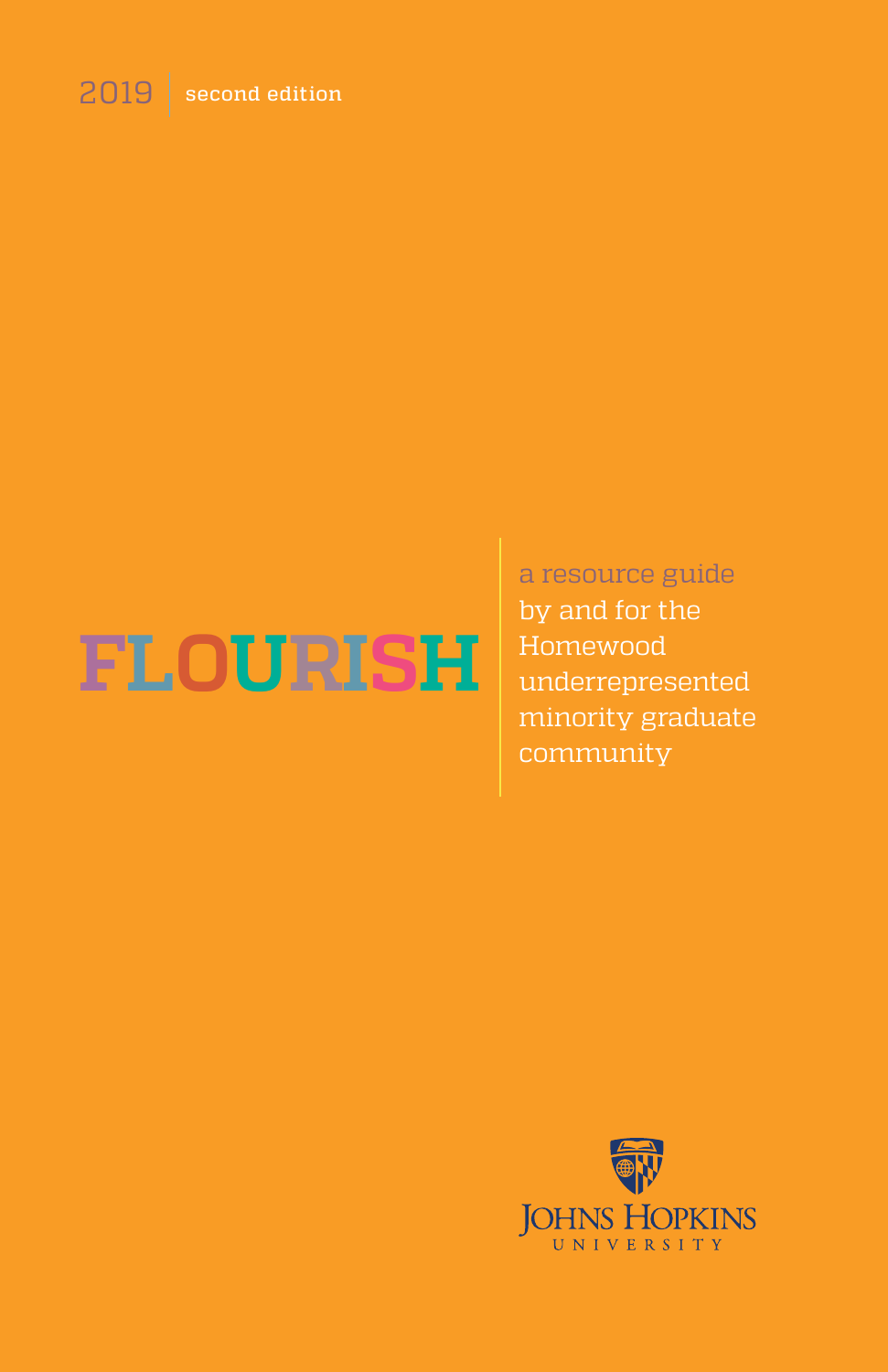1 / Welcome 14 / From our faculty 16 / Diversity Roadmap 18 / JHU resources 22 / Underrepresented minorities student organizations 26 / Community resources 34 / Fellowships

**Contents**

# Welcome.



# Dear Graduate Students,

Welcome to Johns Hopkins University, to Baltimore, and—for our international colleagues—welcome to the United States.

 Graduate education is focused on advanced study and the creation of new knowledge. A key to this endeavor is the infusion of a broad diversity of approaches and experiences. By assembling scholars (you!) from a variety of backgrounds we bring new insights and differing ways to solve problems. Indeed, this diversity of perspectives is indispensable if we, as a society, are to address effectively the formidable challenges that face us.

 The graduate school phase of one's career brings its share of challenges, but finding a welcoming atmosphere on campus and in the local community should not be among these challenges. We hope this guide will help you to feel right at home—in your program, in the University, and in Baltimore. Let us know how we can help.

 Wishing you a fulfilling experience in your academic and research endeavors,

#### **Matthew Roller, Ph.D.**

Vice Dean for Graduate Education, Centers, and Programs, Krieger School of Arts & Sciences

**Edward Scheinerman, Ph.D.**  Vice Dean for Education, Whiting School of Engineering

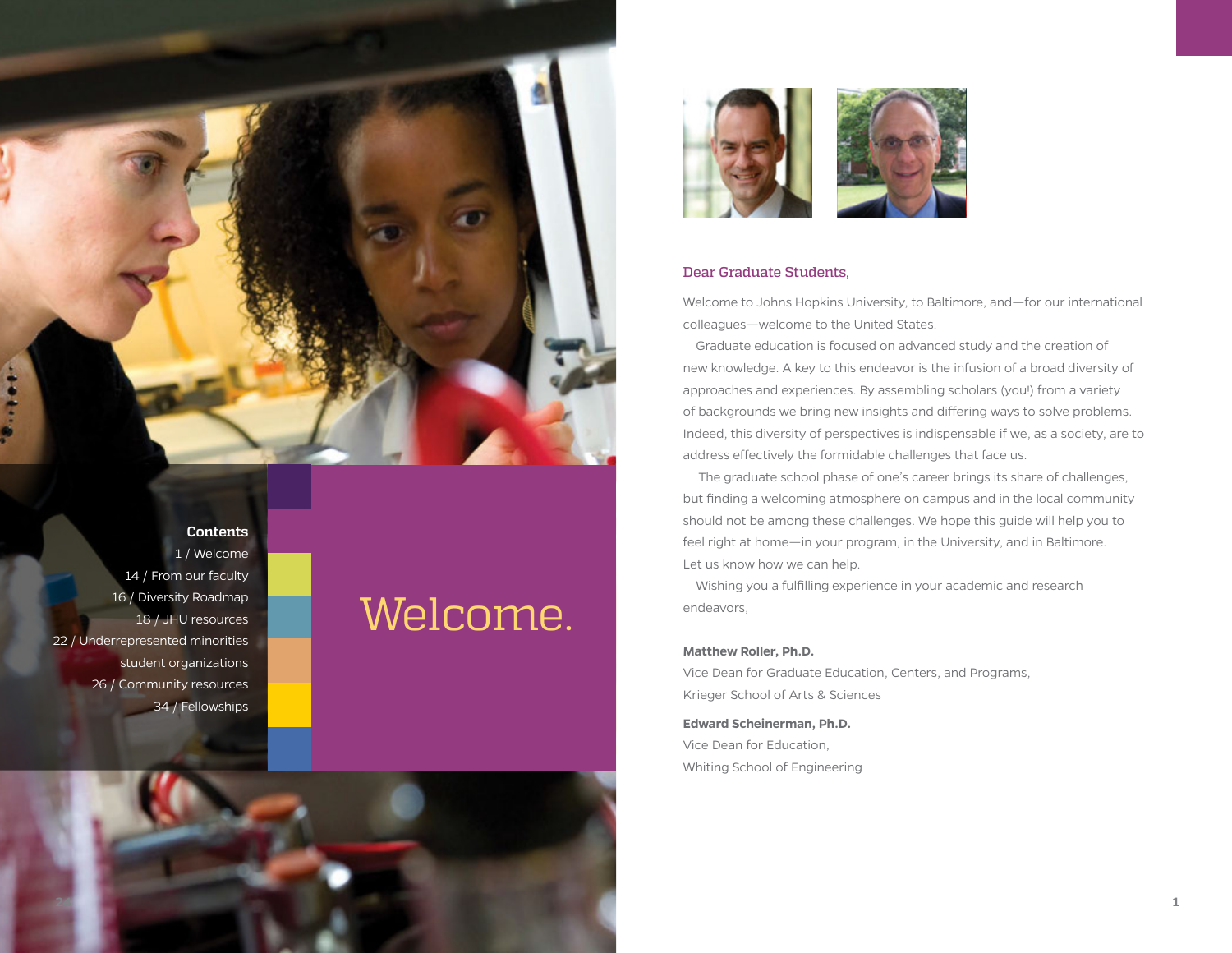if my experiences in academia are different because I am an underrepresented minority (URM). Looking back, many of my experiences

were similar to those of my peers and sharing our struggles with each other helps us feel less like "imposters". However, there were some experiences



**<sup>2</sup> <sup>3</sup>** "I have often been asked that only other URM graduate students and I faced, which led me to question whether I was sufficiently prepared for and belonged in graduate school. Additionally, when I contemplated if I should pursue an academic career post-graduation, I felt a responsibility rarely felt by non-URM graduate students to show that diverse students can become successful academics. My advice for how to succeed at Hopkins is simple: **surround yourself with supportive people and share your experiences with your peers.** Serve on committees in your department and participate in student group activities like those hosted by the Graduate Representative

Organization (GRO). And don't limit yourself to Hopkins. Baltimore is a wonderfully diverse and creative city! Inspiration can come from the most unlikely and sometimes unacademic of places!

Andrea Quintero, Ph.D. Postdoctoral Fellow, Department of Psychological and Brain **Sciences** 



#### Graduate Affairs

A warm welcome from your Graduate Affairs team in the Krieger School of Arts and Sciences and the Whiting School of Engineering!

 Johns Hopkins University is an exciting institution full of brilliant minds, collaborative and stimulating creative energy, and diverse perspectives from around the world. Your unique life story, perspective, talents, and goals are valued here at JHU.

 How do we fit into your experience as a minority graduate student? We are your partners and advocates throughout your graduate school experience at JHU.

 In addition to general graduate school pressures shared by most students, there may be additional social, familial, and cultural considerations as well as personal expectations and past experiences that you are balancing. It may feel difficult at times to find individuals or groups who can relate to you, and occasionally it may feel like graduate school is an isolating experience. It may be comforting to know that there are many resources within the university to support you!

 We firmly believe in working together to create an inclusive and affirming campus climate by developing and advocating for policies and programming that address academic and student life issues and initiatives. We partner with graduate student groups and other student services offices to develop

#### **Renee Eastwood, M.A.**

Director of Academic & Student Affairs for Graduate Students and Postdoctoral Fellows, Krieger School of Arts and Sciences

#### **Christine Kavanagh, M.M.**

Assistant Dean for Graduate and Postdoctoral Academic Affairs, Whiting School of Engineering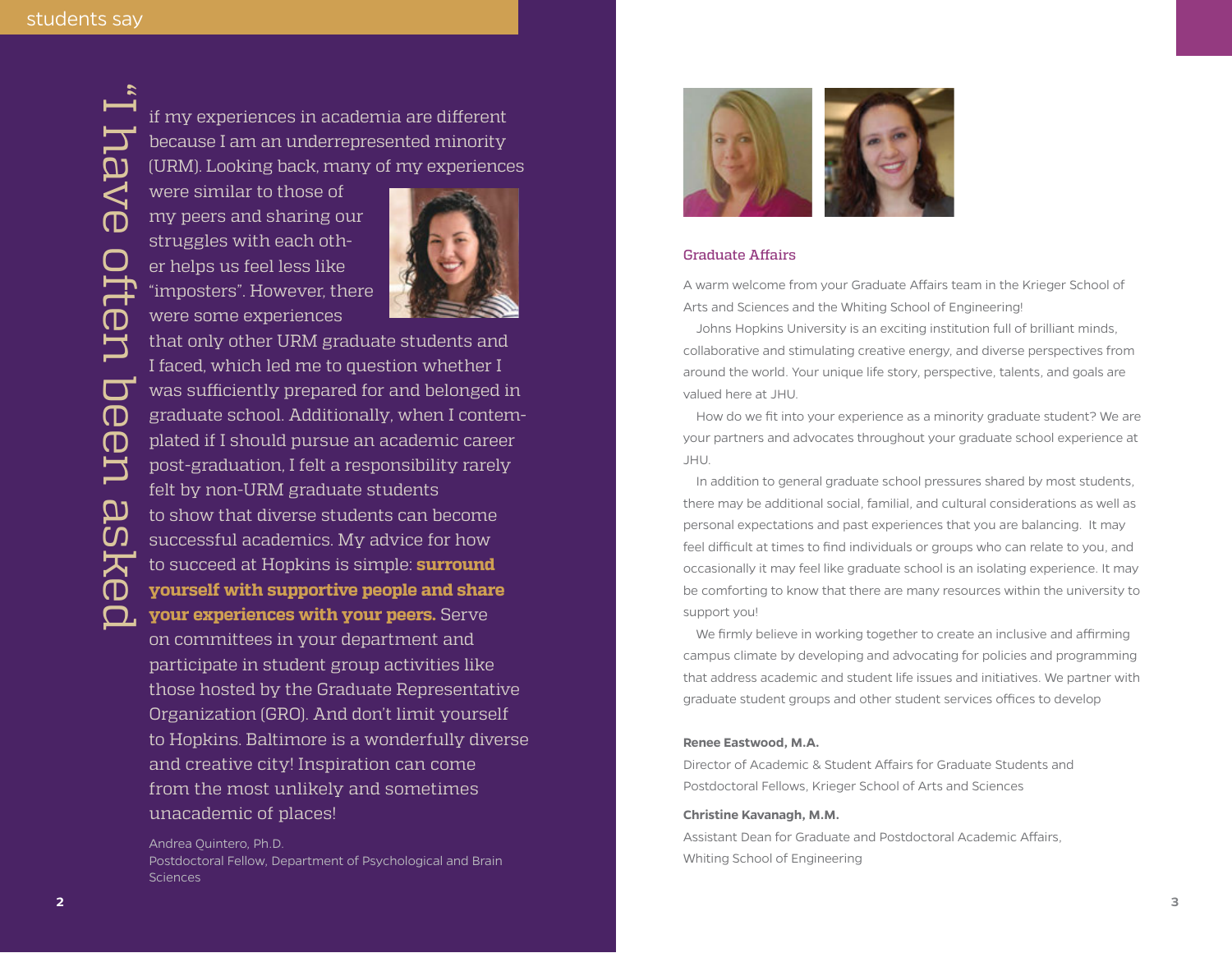university, where dedication to academics is expected at every level. Nevertheless, you **can still have fun** outside of the classroom.

The Ralph S. O'Connor recreation center has wonderful group exercise classes. They offer Zumba, yoga, spinning, kickboxing and many other classes, including a class called Afrobeats.



 Invest in a good pair of rain boots, and if there is the slightest chance of rain you should use them. The same goes for winter boots; get a pair with a good grip in case the sidewalks get icy, but having lived through Winter Storm Jonas, I can vouch for JHU's **commitment to student safety.**

 In regards to student safety and the uprising of 2015, I am sure this is a concern for prospective students. It's important to be aware of your surroundings when walking in the city because we are in Baltimore City. The JHMI shuttle, Night Ride, and Safe Walk are complimentary services provided by the University to help students travel safely to and from campus. In my experience, it's best to live as close to Charles Street as possible to minimize your walking distance. That's especially important in the winter."



### Diversity Leadership Council

Welcome to Johns Hopkins from the Diversity Leadership Council (DLC)! The DLC is compromised of students, faculty and staff representing all of JH University and Medicine, and acts as an advisory body to the University President. We make recommendations to senior leadership to help ensure that we maintain a diverse mix of the best and brightest here at JH while fostering an inclusive environment that enables everyone to make their best contribution. We recognize diversity as a key driver towards excellence and the pursuit of our institutional missions. Through initiatives like our Annual Diversity Conference and Diversity Innovation Grants Program, we try to empower the voices of faculty, staff and students like you to make a difference in our institution and in our local communities. As you embark on your journey of postgraduate education, I hope you'll utilize the DLC as a resource and as a vehicle to help make our great institution an even better place to work, learn, and create new breakthroughs.

#### **Ashley J. Llorens. M.S.E.**

Chair, Diversity Leadership Council

#### **Fenimore Fisher**

Vice Provost and Chief Diversity Officer Provost and Senior Vice President for Academic Affairs



Jessica Vallejo, Masters' Student Johns Hopkins Institute of Security Informatics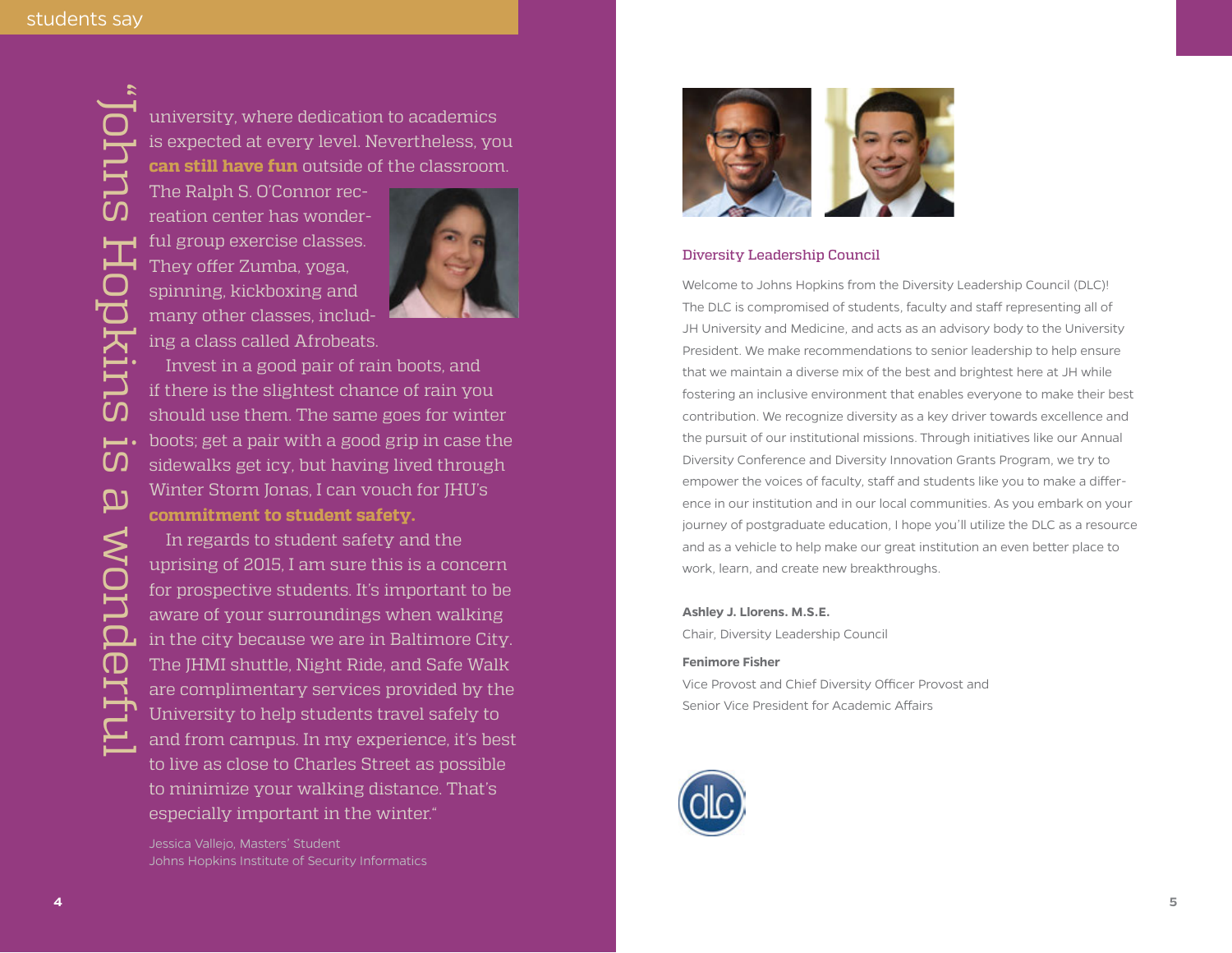"As I think back to my undergraduate

 $\overline{\bullet}$ 

IƏI

MO

 $\boldsymbol{\Omega}$ 

career, I vividly remember the university helping undergraduates get engaged in various activities. However, the transition

from undergraduate education to graduate education is not the same as the transition from high school to college. In graduate school, the responsibility to get



integrated into the student community and develop a new routine primarily **falls on you.** Anticipating the different nature of this transition will determine how well you adapt to life as a graduate student. I recommend that you **participate in activities outside the classroom**/lab such as GRO events, mentoring programs, and volunteering opportunities. Another great way to do that is to familiarize yourself with Baltimore City; Hopkins has close relationships with the surrounding community. I also encourage you to **build relationships and network** with as many of your peers as you can. There is nothing better than having your peers in your corner during difficult times because they understand what you are going through. Ultimately, as long as you actively seek out opportunities to pursue your passions and integrate them into your academic and personal life, you will have a smooth transition to Hopkins.

Ebuka Arinze Ph.D. Candidate Department of Electrical and Computer Engineering



# Deans' Offices, Krieger School of Arts and Sciences and Whiting School of Engineering

Welcome to Johns Hopkins! You are about to embark upon a remarkable intellectual and social experience as you pursue advanced graduate study. As the Assistant Dean of Diversity and Inclusion for Krieger School of Arts, I work closely with faculty, graduate admissions and academic affairs to implement initiatives and programs that increase recruitment, retention and enhance the quality of your graduate experience.

 Our diversity and inclusion efforts in graduate education center around four goals:

1. Attract—recruit a community of students, faculty and staff that is inclusive of multiple perspectives and backgrounds and reflects the diversity of our local and global communities

2. Advance—inspire diverse individuals of exceptional promise to become scholars and innovators by supporting opportunities for development and fostering an inclusive intellectual community

3. Educate—Provide thought leadership and training to increase awareness of challenges/issues that impact the experience and outcomes of students from underrepresented groups

 There are many exciting initiatives taking place at Hopkins for graduate students of color. In 2018 we established a chapter of the Edward Bouchet Honors Society and we nominate graduate students to join a national network of outstanding scholars and leaders. We also provide opportunities for professional development and career exploration whether your goal is to stay in academia or pursue a career in non-profit or industry. I look forward to meeting you and I hope that you have a successful graduate career at Hopkins.

#### **Darlene Saporu, Ph.D.**

Assistant Dean for Diversity and Inclusion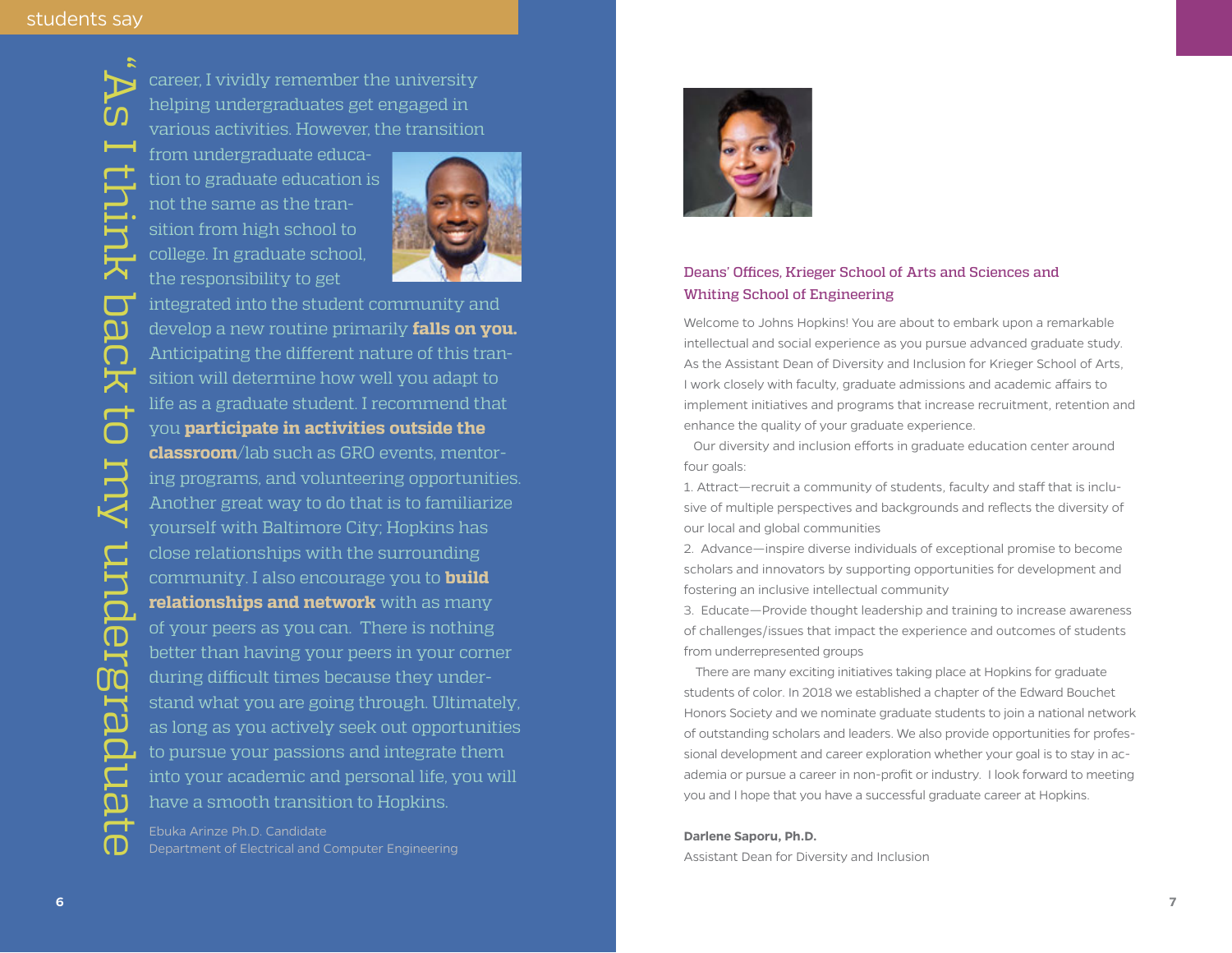

# Student Affairs

Homewood Student Affairs is excited to welcome you to Johns Hopkins University. My staff is dedicated to helping you create a memorable and positive Hopkins experience. Our team is responsible for maintaining campus traditions, providing resources for success and contributing to a community where all students may learn, connect, and grow.

 We help students navigate and embrace our unique campus programs, engage with our local and global communities. We also focus on the student experience of collaborating with individuals from various backgrounds other than their own. We encourage you to explore the Center for Diversity and Inclusion which includes the Office of Multicultural Affairs, LGBTQ Life, Women and Gender Resources and Campus Ministries during your program. Please consider engaging in a student organization by reviewing the opportunities for graduate students through HopGroups and Student Leadership and Involvement.

 We offer a wide variety of services including a Counseling Center and Student Health and Wellness Center to support and enhance the well-being and personal development of each individual.

 Please connect with the aforementioned offices as well as my team as we are all eager to assist in shaping your unique JHU experience!

#### **Smita Ruzicka, PhD**

Dean of Student Life Homewood Student Affairs



#### Hello Blue Jays!

I am delighted to welcome you to Johns Hopkins University and thank you for making Hopkins your new academic home. I bring you greetings from the Office of Diversity and Inclusion within the division of Homewood Student Affairs, where I proudly serve as the Associate Dean for Diversity and Inclusion. In that portfolio contains Campus Ministries, the Office of Multicultural Affairs, Women and Gender Resources, and LGBTQ Life.

 While at Hopkins, we want you to have the best experience possible. Part of that is recognizing that we all come to Hopkins with a variety of identities and they all matter. You matter. Know that who you are contributes to the rich diversity and energy of Johns Hopkins University and you have earned the privilege to be here and to be fully expressed in your beautiful identities. I challenge you to get involved and connected while you're here at Hopkins and in Baltimore. We have such a vibrant community that will enhance your academic experience. Our offices provide a wide variety of programs and events to engage you. Additionally, should you need any support, please don't hesitate to reach out to any of our offices. We want to make sure that you have what you need to thrive. With warm regards,

#### **Moses K. Davis, Ph.D**.

Associate Dean for Diversity and Inclusion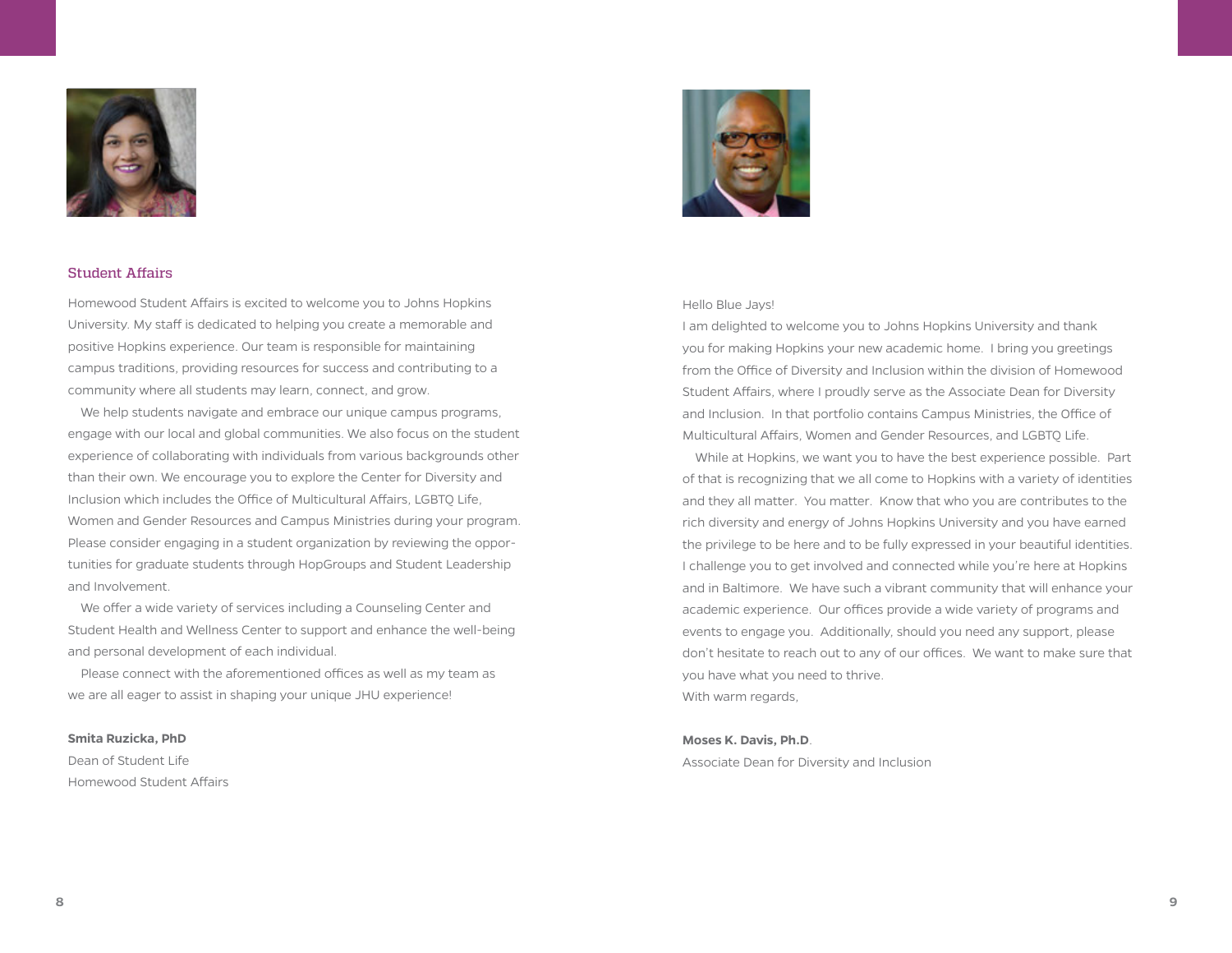

On Behalf of JHU Campus Ministries for Religious & Spiritual Life, welcome to Johns Hopkins University! We want you to know that there is rich and diverse religious life at JHU and that we welcome students of all or no faith tradition or spiritual path. Campus Ministries serves to promote and support spiritual development, theological reflection and social awareness among our students, staff and faculty.

 We work closely with many campus departments, including and especially our fellow Diversity & Inclusion partners as we explore and confront the intersections of the many dimensions of our identities.

 As confidential resources, we will accompany you along the way providing pastoral care and support during times of sickness, distress or bereavement and celebrating your accomplishments and sharing in your joys.

 We are delighted you are joining our campus community and we look forward to meeting you and getting to know you during your time here at Johns Hopkins—please don't hesitate to contact us if there is anything we can do to ensure your well-being and success.

#### **Kathy Schnurr**

Chaplain



#### Office of Multicultural Affairs

Welcome to the Office of Multicultural Affairs (OMA)! Our office creates intentionally diverse and inclusive communities by engaging students and members of the University of all backgrounds to ensure personal, academic, and professional growth and success. Our goal is to enhance the experience of underrepresented undergraduate and graduate students by advocating for and with students from marginalized racial and ethnic communities. The OMA also promotes diversity and inclusion by providing opportunities for graduate students to engage in conversations about identities and participate in multicultural initiatives, cultural celebrations, and educational programs. We work with multicultural graduate student organizations by planning events and providing access physical gathering space within the Center for Diversity and Inclusion. We also provide small grants to support multicultural programs and initiatives that help foster our mission around diversity, equity, and inclusion. Our office and the Center for Diversity and Inclusion is a hub where underrepresented graduate students can connect with one another. Students often come to the Center to participate in events, engage in dialogue, study, or just relax. Our hope is that, after discovering us, you

#### **Joseph Colon, M.P.S.**

Director, Office of Multicultural Affairs Homewood Student Affairs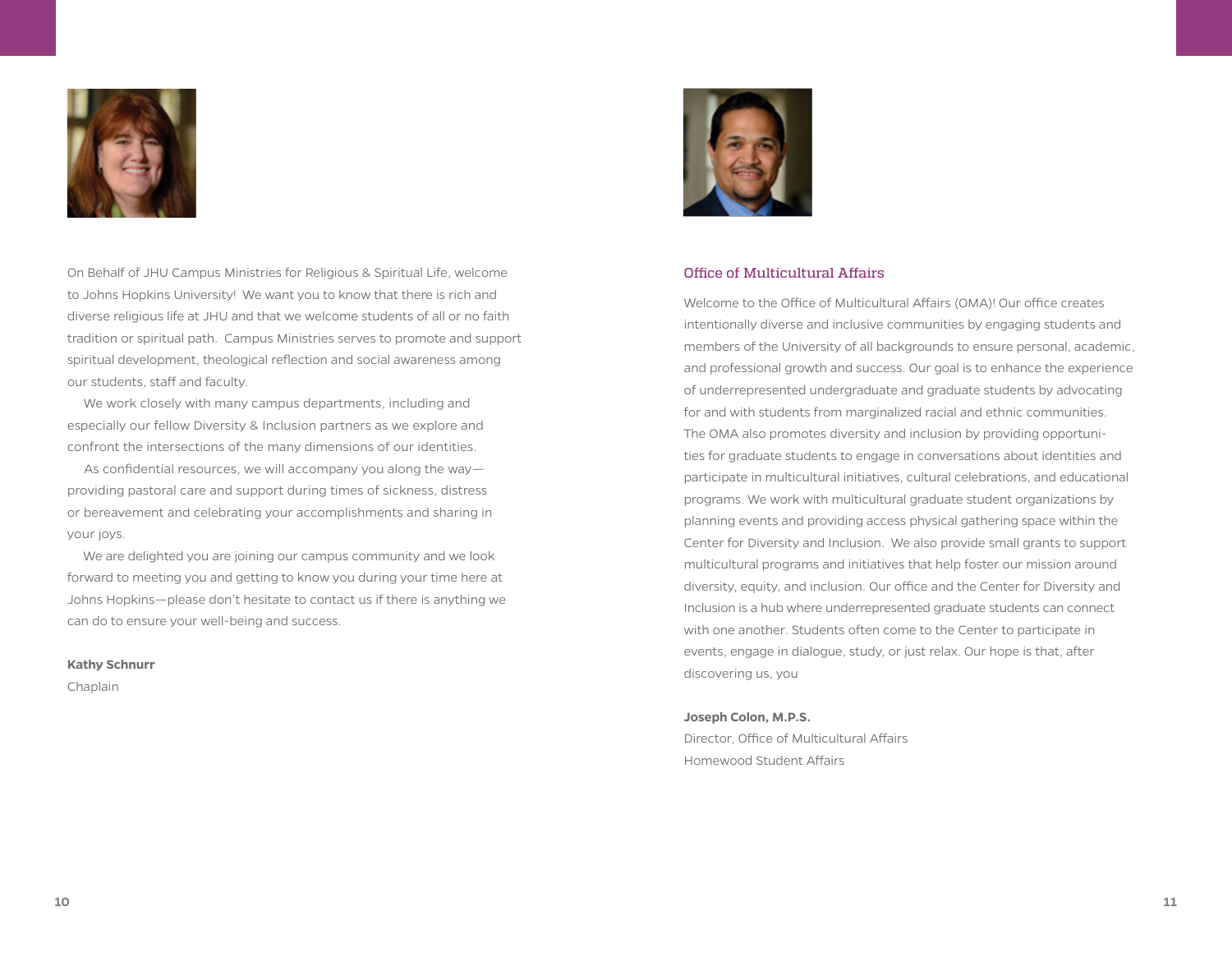

LGBTQ Life is happy to welcome you to Johns Hopkins! Lesbian, Gay, Bisexual, Transgender, and Queer Life provides support, education, and advocacy around sexual orientation, gender identity, and the intersections of those identities with other identities. Graduate students connect with us in a number of ways, including at events like National Coming Out Day, membership in the Graduate Queer-Straight Alliance, meeting a mentor through our Peer Mentor program, attending a Safe Zone training, and participating in one of our identity-specific meet-ups. We are also happy to provide information about all-gender restrooms and navigating our chosen name system. Please get in touch with us to talk about your personal or professional development at any point during your career at Hopkins! We look forward to meeting you.

#### **Demere Woolway, PhD**

Director of LGBTQ Life



I am thrilled to welcome you to the Hopkins community. As the inaugural director for Women and Gender Resources (WGR), I encourage you to connect with our office to discover the many ways it is growing and having an impact on the Hopkins community. WGR was created to provide programs and services that promote the academic, personal, and professional achievements of women students and to support and advise all students on matters related to gender equity. Each semester WGR hosts events centered on Women in Leadership, Women in STEM, Women of Color, and International Women. We also host The Masculinity Project to promote dialogue about topics and issues concerning masculinity in our culture and on campus. It has been exciting for me to work with graduate women's groups, as well as individuals who seek one on one conversations about gender, inclusion, and life here at Hopkins. WGR serves as a central hub for on-campus information related to women and gender, so if you are looking to host a program, small-group discussion, or campus-wide event that focuses on women and gender, be sure to reach out to WGR so that we can support you and help market your event. I am excited for your new adventure here at Hopkins and I look forward to supporting you in any way I can.

#### **Jeannine Heynes, Ph.D.**

Director, Women and Gender Resources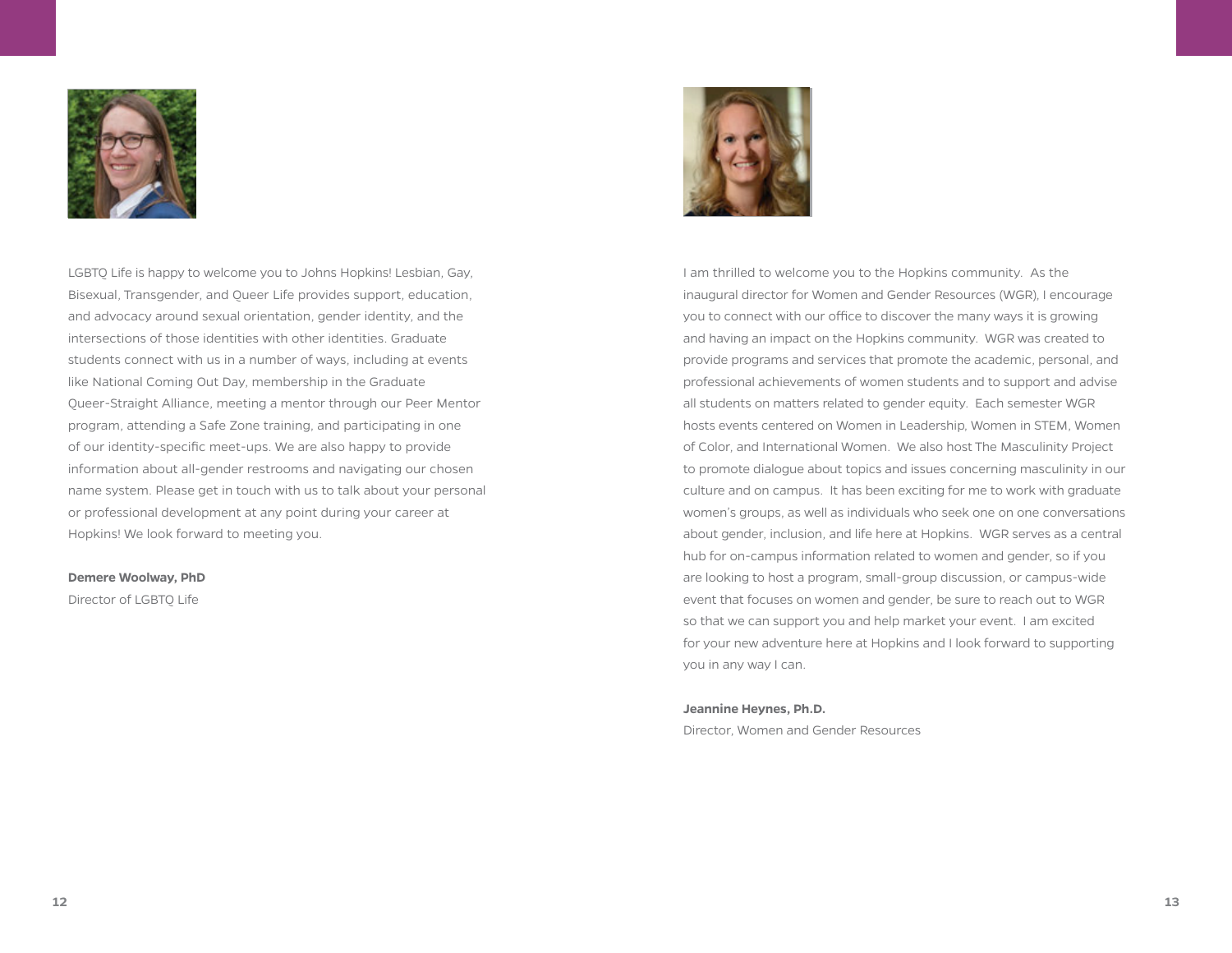

Greetings to our current graduate students and to prospective graduate students! I am an Associate Professor in the Department of Sociology which has long taken issues of race, class, and gender as the major axes of social solidarity and social inequality experienced in this world, and especially this country. I work to identity and recognize all the ways that social collectiveness and social tension are manifest in our society and how they impact the lives of minority peoples and majority ones. Our work at times is quite interdisciplinary, cutting across political science, anthropology, history, public health, education, Africana and Islamic studies, just to name a few. Most recently, a number of us were focused on understanding what led to the Baltimore uprising of 2015 and the political activism that ensued. I was proud to join a number of our undergraduate and graduate students and faculty members in participating in the political marches that brought so much of the unrest to the national stage. The Sociology Department holds a number of stimulating seminars and discussions throughout the year that are open to the Hopkins community, as well as a host of courses offered to Hopkins students. I invite you to join us and add your experience and voice to the narrative of minority students at Johns Hopkins. I and my colleagues look forward to meeting with you soon.

#### **Katrina Bell McDonald, Ph.D**

Associate Professor of Sociology, Krieger School of Arts and Sciences



It is my pleasure to welcome you to the extraordinary community that is Johns Hopkins University!

 From the moment I travelled from my adopted country of El Salvador to the Homewood campus as an undergraduate many years ago, I felt an instant sense of inspiration because of the perception that I had of Johns Hopkins, as a place where the entire world comes together and where each person's uniqueness is a strength that is celebrated. I echo this sentiment today.

 My combination of backgrounds, U.S.-born with Middle Eastern heritage and upbringing in a Latin American country, gives me great appreciation for what it's like to navigate among different cultures. I'm particularly grateful for the acceptance I received as youth who was a stranger in an unfamiliar environment and I do my best to pay that privilege forward.

 Having experienced and engaged in cultural exchange, I appreciate hearing about the dialogues and bridges that are built among students and faculty regarding these matters. I find that the differences among us build bonds that can be even stronger than the bonds of commonality. At Johns Hopkins our mission is to bring knowledge to the world, and as a university community, we must strive to embody the astounding diversity that it comprises.

 As you settle in to your time with us, I invite you to explore and embrace the diversity of people, programs and activities that Johns Hopkins University and the Baltimore community have to offer.

Ahlan! Bienvenidos! Welcome!

#### **Anton Dahbura, PhD**

Executive Director, Johns Hopkins University Information Security Institute Whiting School of Engineering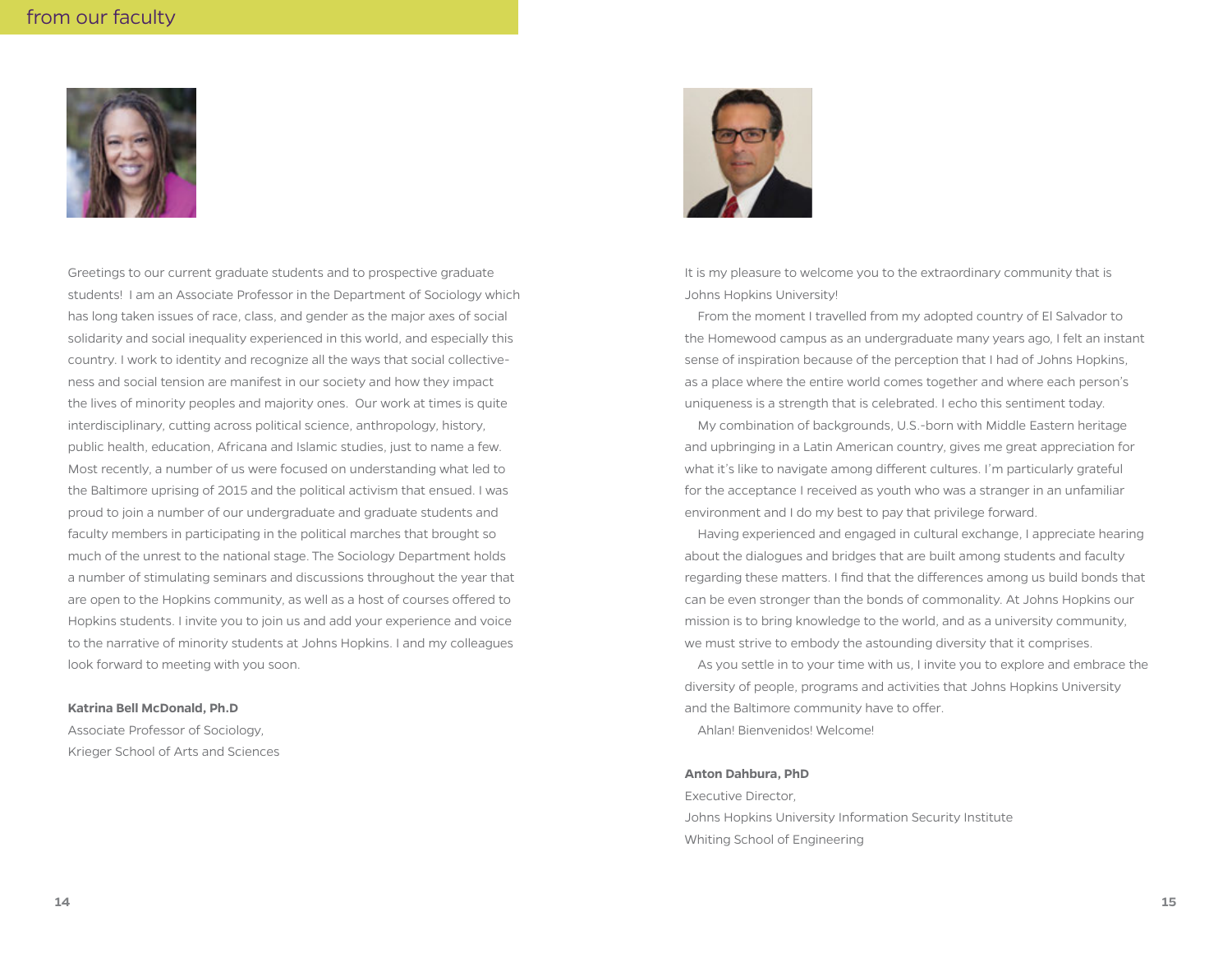# road • map

—a means of bringing about or reaching a goal; used as a guide

Œ

**The Johns Hopkins University Roadmap on Diversity and Inclusion is a renewed declaration of JHU's commitment to diversity and inclusion, and an invitation to our community to engage in robust dialogue around these issues. The Roadmap highlights** 

**our values and commitments, the progress** 

**already made and the work ahead. It lists** 

**actions already underway, and others that are just beginning. This document is not final. Through meetings, forums, online comments or in-person conversations, we look forward to receiving feedback and new ideas from across the Johns Hopkins community. Our work in this area will help to shape the future of this university.**

**https://diversity.jhu.edu/roadmap**

**JHU Roadmap** on Diversity and Inclusion

February 2016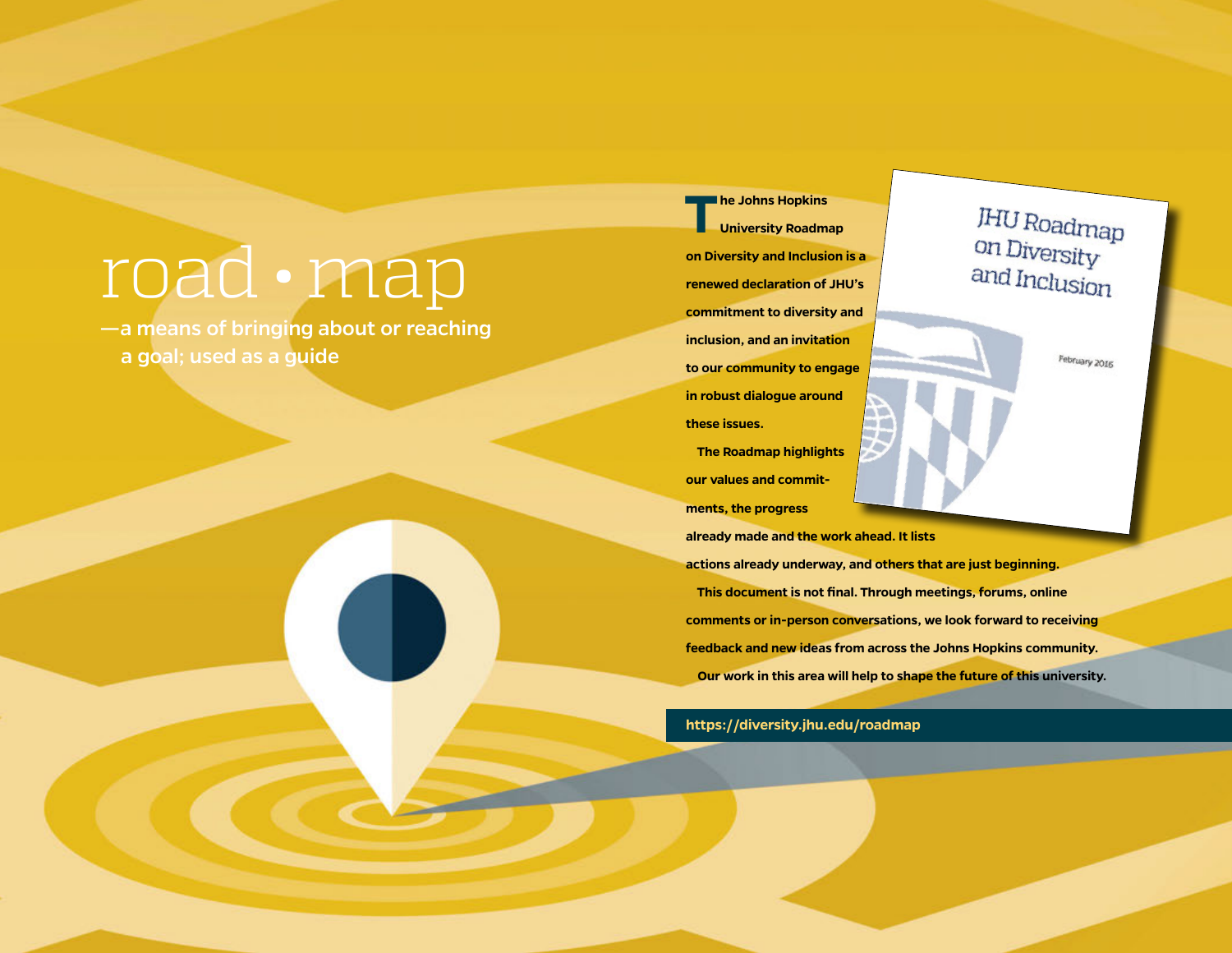# **Offices and Centers**

#### **Homewood Graduate Affairs**

WSE: Wyman 3 West, Homewood Campus

KSAS: Wyman Park Building, 6th Floor (KSAS Dean's Suite), Homewood Campus

https://homewoodgrad.jhu.edu

*(tip)* "If you remember no other resource *at Homewood- remember Homewood Graduate Affairs! They can help with funding questions, academics, student life, issues with advisors, policies and more. If they don't know the answer, they know who does."*  **<sup>18</sup> <sup>19</sup> tip tip tip**

#### **Women and Gender Resources**

Homewood Apartments Suite 108, 3003 N. Charles St.

https://studentaffairs.jhu.edu/womenresources

#### **LGBTQ Life**

Homewood Apartments Suite 102, 3003 N Charles St. http://studentaffairs.jhu.edu/lgbtq/

#### **Center for Student Success**

Homewood Apartments Suide 193 3003 N Charles St. https://studentaffairs.jhu.edu/student -success

#### **Interfaith Center**

Bunting Meyerhoff Interfaith and Community Service Center 3400 North Charles Street http://chaplain.johnshopkins.edu/

#### **Center for Social Concern**

3103 N. Charles St. http://studentaffairs.jhu.edu/?post\_ type=resource&s=social+concern

#### **Counseling Center**

3003 N. Charles St., Suite S-20 (410) 516-8278 http://studentaffairs.jhu.edu /counselingcenter/

*<u>Eip</u> "The trained professionals there are able to give you strategies to manage your struggles better."*

# **Homewood Student Affairs Career Center**

3400 N Charles St.

*the semester."*

Garland Hall, Suite 300 https://jhu.joinhandshake.com/login For full-time students and alumni of WSE

and KSAS.  *"It's a great source for getting an early jump on recruiting and professional* 

*development events on campus during* 

**Office of Institutional Equity (OIE)**

Wyman Park Building, Suite 515 Homewood Campus http://web.jhu.edu/administration/ jhuoie/ *OIE ensures compliance with federal,* 

*state and local laws related to affirmative action and equal opportunity; investigates discrimination and sexual harassment complaints; and promotes campus diversity initiatives.* 

# Johns Hopkins resources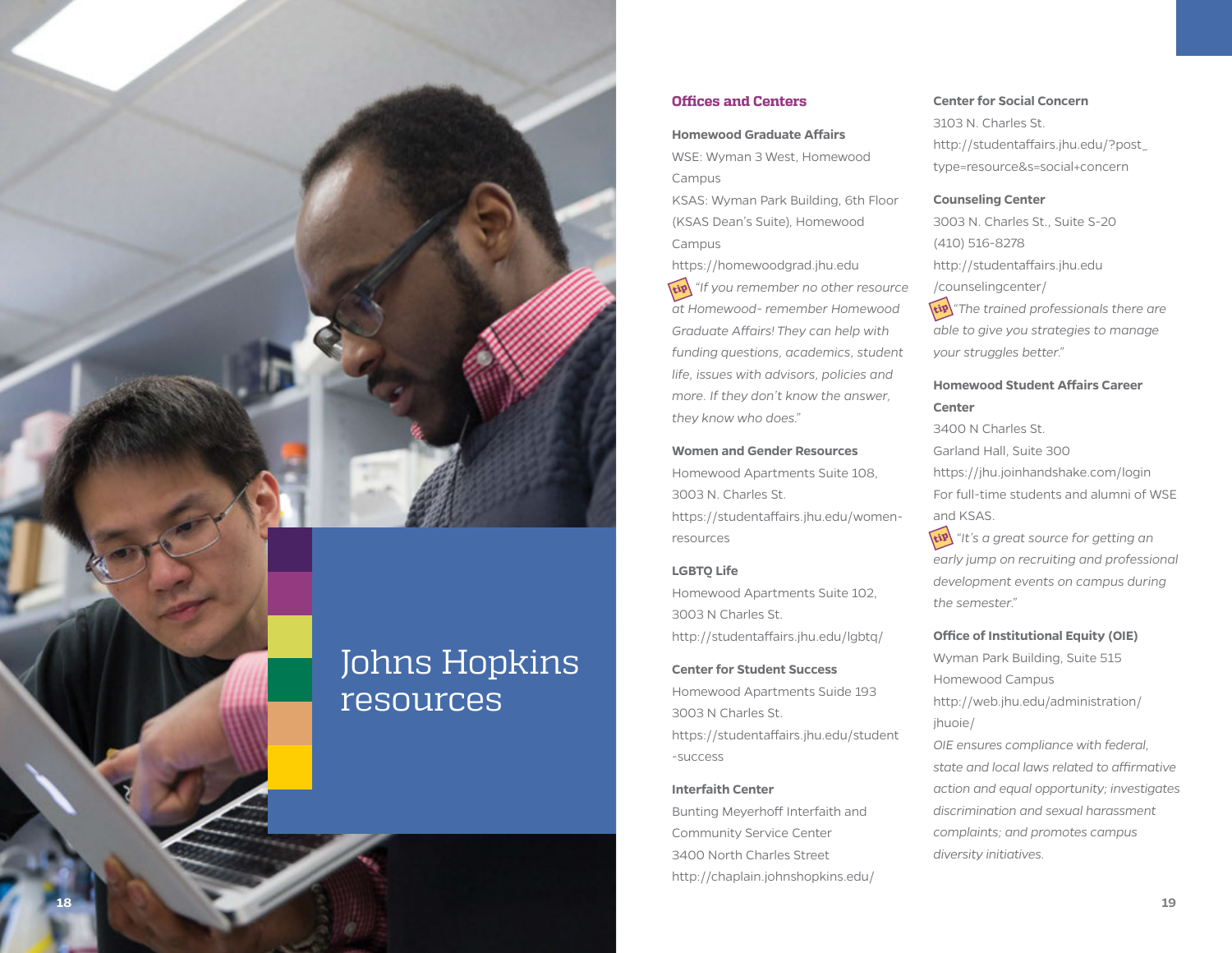#### **Off-Campus Housing**

https://offcampushousing.jhu.edu  *"Great resource for finding room-***tip** *mates and housing. Also, there's usually an off-campus housing fair in the spring if you have additional questions."*

#### **Office of Multicultural Affairs (OMA)**

3003 N. Charles Street, Suite 100 (410) 516-8730 http://oma.jhu.edu  *"Great place for student organiza-***tip** *tions to hold events."*

#### **Student Disability Services**

3400 N. Charles Street 385 Garland Hall (410) 516-4720 http://web.jhu.edu/disabilities

#### **Diversity Events**

#### **Annual URM Welcome Cookout**

Check the Graduate Affairs website in August/September for details!

#### **Asian Pacific Heritage Month**

A celebration of Asian-American and Pacific Islander cultures during the month of November. These events are sponsored by the Office of Multicultural Affairs and the Inter-Asian Council https://www.facebook.com/pg/jhuIAC/ events

#### **DLC Diversity Conference**

A one-day conference with speakers and workshops on topics such as diversity in higher education, gender equity, religion and LGBTQA awareness. Held annually in October http://web.jhu.edu/dlc/our\_events /diversity\_conference/

# **DLC Diversity Leadership Awards Ceremony**

A ceremony to celebrate the diversity and inclusion efforts and achievements of JHU faculty, staff, and students. http://web.jhu.edu/dlc/our\_events /diversity\_awards/award\_nomination/

#### **Race In America Forum**

A series of discussions regarding race, racism and its implications on American society as a whole. http://web.jhu.edu/administration /provost/initiatives/forums-on-race -series/

#### **Volunteer Opportunities**

# **STEM Achievement in Baltimore Elementary Schools (SABES)**

A collaboration between Johns Hopkins Whiting School of Engineering and Baltimore City Public Schools that aims to encourage STEM education and

careers for elementary school students (410) 516-0493 SABES@jhu.edu http://engineering.jhu.edu/sabes

# **Student Outreach Resource Center (SOURCE)**

615 N. Wolfe Street, 1st Floor, Suite W1600.

The headquarters for community service activities for the School of Public Health, the School of Medicine and the School of Nursing. http://source.jhu.edu

#### **Shuttles**

#### **Blue Jay Shuttle/Night-Ride**

http://ts.jhu.edu/Shuttles/ http://ts.jhu.edu/Shuttles/Night\_Ride/ Shuttles to nearby neighborhoods

#### **JHMI Shuttles**

http://ts.jhu.edu/Shuttles/ Shuttles to the medical campus, the Keswick campus and the Carey Business School

#### **Family Resources**

#### **Family Resources at Homewood**

http://homewoodgrad.jhu.edu/ student-services/family-resources-forstudents-and-postdoctoral-fellows

#### **Hopkins Parents Listserv**

hopkinsparents@lists.johnshopkins.edu *Connects students and postdoctoral fellows who have children or are thinking about having children during their time at Johns Hopkins University. The purpose of this listserv is to allow fellow parents to share information pertaining to University and/or community resources. To subscribe, log in to your email service of choice (whether that's JHU's Office 365, google, yahoo, etc.) and send an email to sympa@lists.johnshopkins.edu with the subject* SUBSCRIBE hopkinsparents

#### **Your Voice Matters!**

Do you want to contribute to this handbook? Send your comments and feedback to flourish@jhu.edu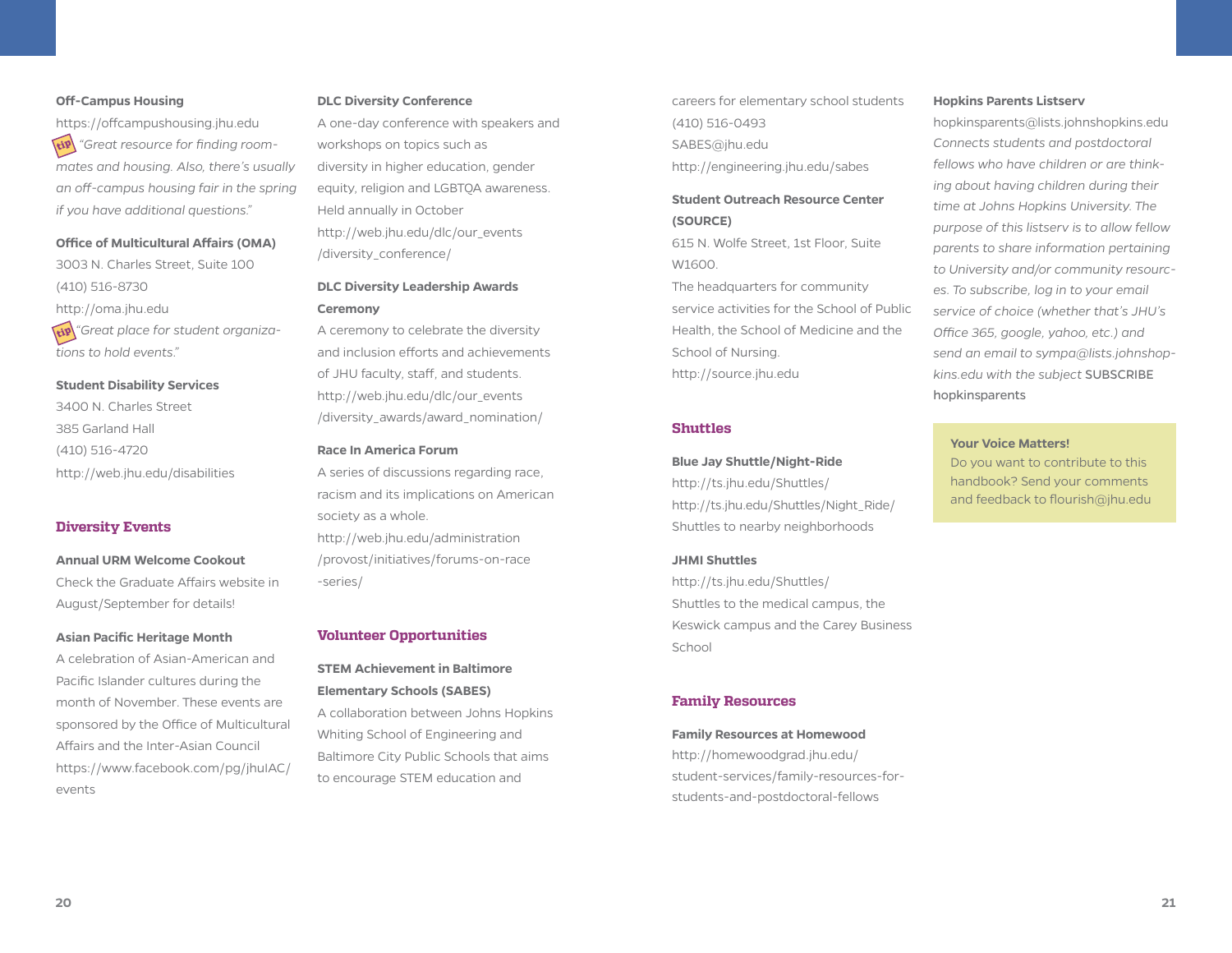

#### **Student Organizations**

#### **Homewood**

# **Black Graduate Student Association (BGSA)**

A support network for graduate students of African descent. The BGSA promotes academic success, professional development and cultural pride and acceptance.

Contact: bgsa@jhu.edu

https://www.facebook.com/JHUBGSA

# **Graduate Association of Women in Computer Science & Electrical and Computer Engineering (GRACE)**

GRACE fosters networking and support between graduate women of Computer Science and Electrical and Computer Engineering.

Contact: grace-request@lists .johnshopkins.edu https://gracejhu.github.io

# **Inter-Asian Council at Johns Hopkins University**

The Council educates the Johns Hopkins community on issues affecting the greater Asian American and Pacific Islander community (Inter-Asian Council). This council includes: the Filipino Student Association, the Hopkins Hawai'i Ohana, the Taiwanese Student Association and South Asian Students at Hopkins, among others. Contact: iac@jhu.edu http://www.facebook.com/jhuIAC

**National Organization for the Professional Advancement of Black Chemists and Chemical Engineers (NOBCChE)**

A multicultural and interdisciplinary organization that fosters the professional development of graduate students and post-docs in STEM fields, through networking, seminars, workshops, and social events.

Contact: nobcche@jhu.edu http://nobcchejhu.wixsite.com/ nobcche-jhu

#### **OLE - Organizacion Latina Estudantil**

OLE, the Johns Hopkins Latino Student Union, celebrates Latin American history and culture. Contact: Joseph Colon, Associate Director of Multicultural Affairs, colon@jhu.edu

https://www.facebook.com/JHUOLE/

#### **Women of Whiting (WOW)**

WOW, composed of graduate students and postdoctoral fellows, supports women in STEM through networking, community building, mentorship, and professional development. Contact: jhu.wow@gmail.com https://wow.jhu.edu

# organizations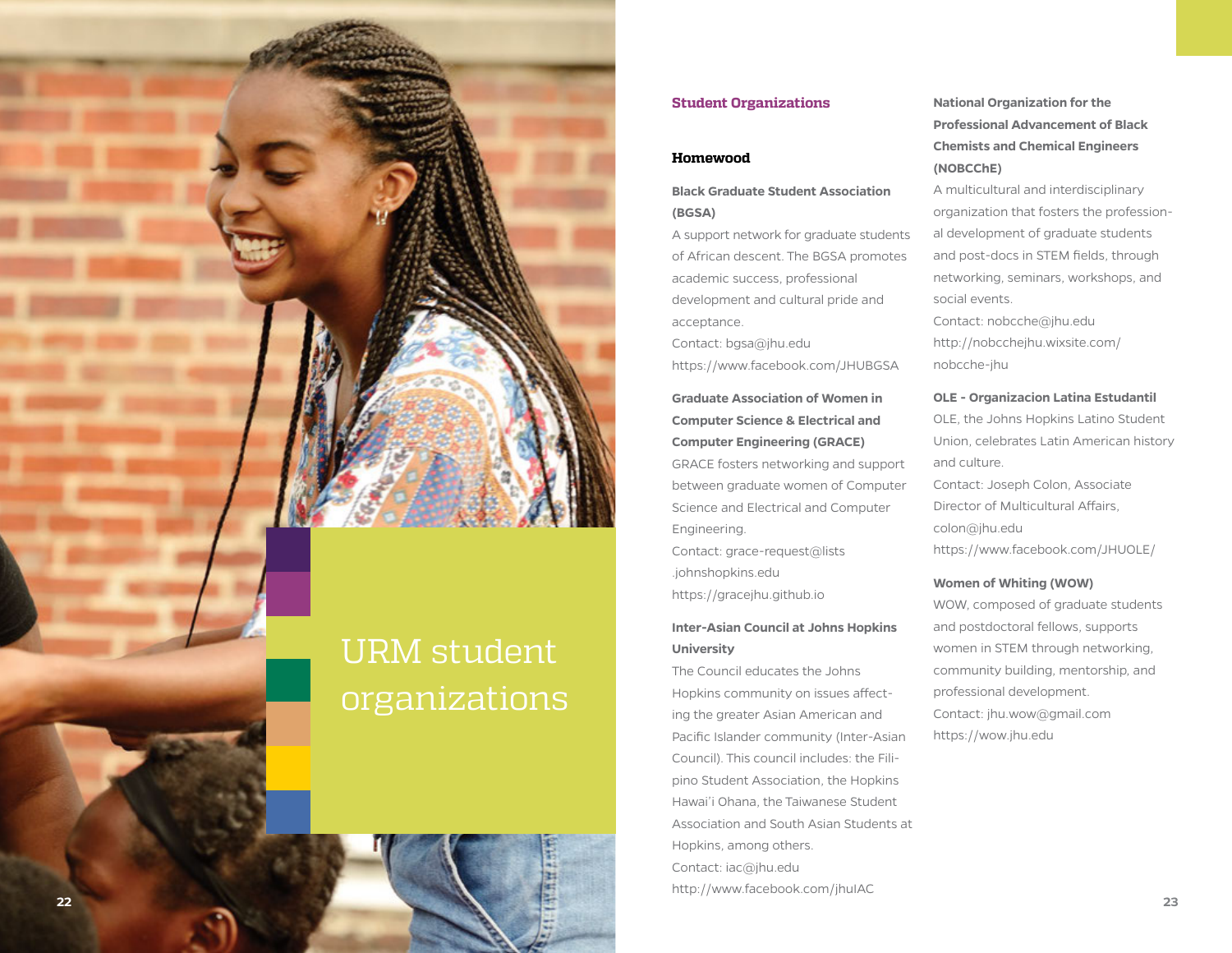#### **Other JHU Campuses**

# **African Public Health Network** Bloomberg School of Public Health

Promotes the exchange of ideas, information and experiences, public health issues specific to the African continent.

https://www.jhsph.edu/offices-and -services/student-assembly /student-groups/african-public-health-network/index.html

# **American Indian Graduate Scholars Program (AIGCP)**

#### Bloomberg School of Public Health

Provides funding and mentorship for American Indian masters' and doctoral students in JHU's Schools of Public Health, Medicine, or Nursing. The AIGCP is part of the Center for American Indian Health.

http://caih.jhu.edu/training/scholars /category/american-indian-graduate -scholars-program

# **Asian Pacific American Medical Student Association (APAMSA)** School of Medicine

Seeks to address health issues affecting Asians and Asian Pacific Americans. Contact: Chrystal Wang, crystalhw1@ gmail.com https://apamsa.org

**Biomedical Scholars Association (BSA)** School of Medicine, School of Nursing, and the Bloomberg School of Public **Health** 

A support system for minority scholars at JHU. The BSA aims to promote academic and professional development and success, improve the recruitment and retention of minority scholars at JHU, and serve the immediate community through volunteerism. Contact: bsa@jhmi.edu https://www.bsajhmi.org

# **Black, Hispanic, and Indian Association (BHIA)**

#### Carey School of Business

Seeks to expand the recruitment of diverse students and improve the experience of current students. https://jhucarey.campuslabs.com /engage/organization

/multiculturalbusinessassociation

# **Center for American Indian Health** Bloomberg School of Public Health

Hosts programs to increase the health awareness and healthcare within American Indian and Native Alaskan communities.

http://caih.jhu.edu/training

# **Latino Public Health Network** Bloomberg School of Public Health Educates JHU affiliates on health issues facing Latin American communities and

encourages training opportunities in Latin American countries. Contact: lphn@jhsph.edu https://www.facebook.com/JHLPHN

# **Student National Medical Association (SNMA)**

#### School of Medicine

Addresses the unique needs of medical students of color while hosting outreach activities including overseas medical missions, workshops at local high schools and recruitment of minority students to JHMI.

Contact: jhsom.snma@gmail.com https://www.hopkinsmedicine.org/som /students/diversity/snma.html

# **Other URM-Diversity Organizations**

# **Diversity Leadership Council**

#### University-wide

An advisory council to the university President regarding matters of diversity and inclusion. Membership includes faculty, staff and graduate students from all divisions of JHU. Contact: ODI@jhu.edu http://web.jhu.edu/dlc

#### **Your Voice Matters!**

Do you want to contribute to this handbook? Send your comments and feedback to flourish@jhu.edu

#### **Latino Alliance** University-wide

Created to raise awareness of Latinos across all JHU divisions. Open to faculty, staff and students. Contact: latinoalliance@jhu.edu (Chris Romero) http://latinoalliance.jhu.edu https://www.facebook.com /JHULatinoAlliance/

# **Diversity Innovation Grants available**

### University-wide

**tip** "You can apply for diversity innovation grants (DIGs) to support novel projects that foster diversity and inclusion at Hopkins...like this handbook!" Contact: ODI@jhu.edu (Chris Romero)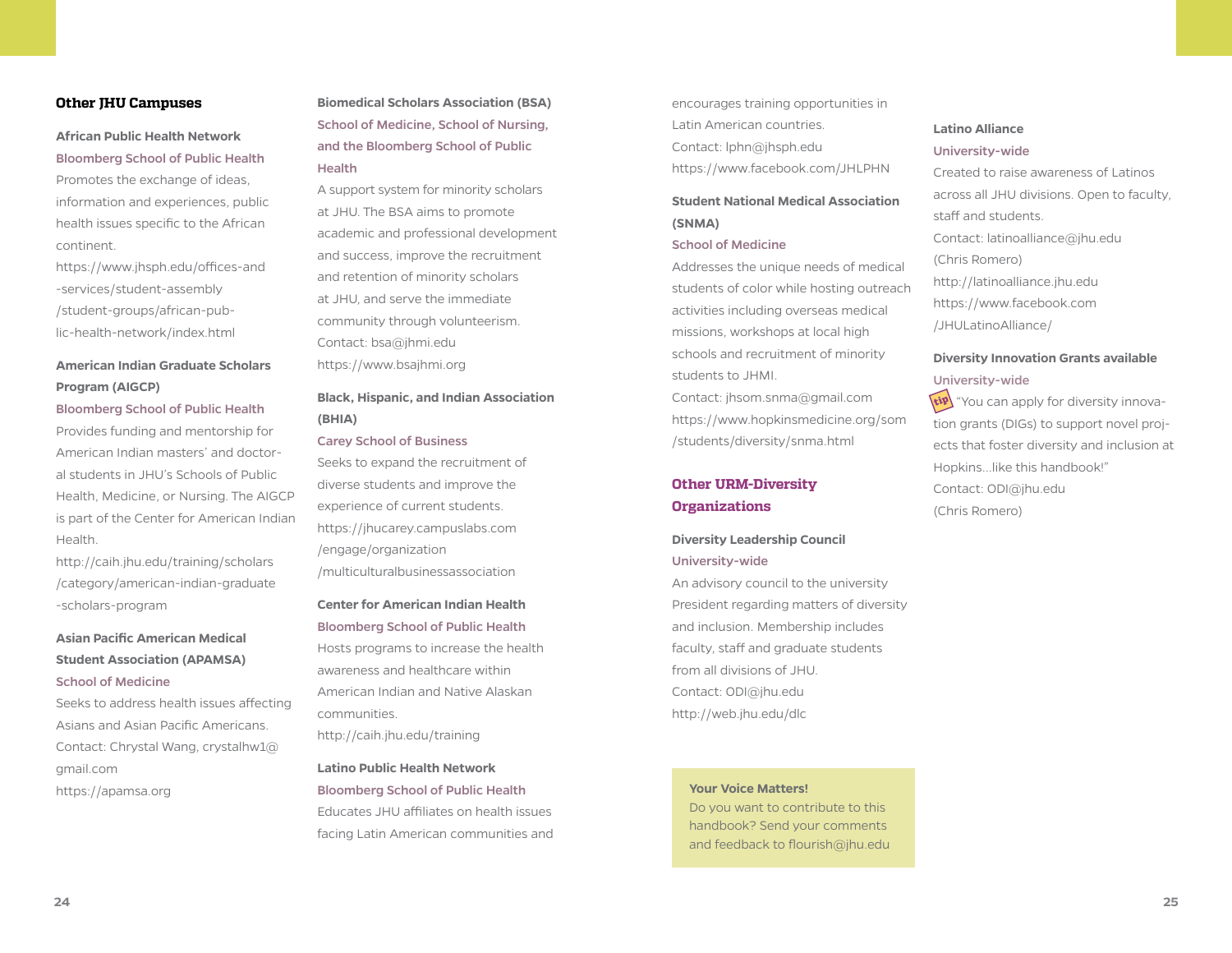

# Community resources

This guide was created by and for Johns Hopkins students, and we hope you find it a useful reference. We have worked hard to be accurate and believe the information is correct as of publication date, August 2016. *JHU and its students do not endorse the businesses and organizations listed below, nor do they warrant any services or goods sold or provided by any business or organization; the list is for information purposes only.*

#### **Transportation**

#### **Charm City Circulators**

http://www.charmcitycirculator.com *Purple circulator stops near Homewood campus and goes to the inner harbor. Others go to different parts of the city.*  Free to all!

#### **Baltimore Collegetown Network Shuttle**

The Baltimore Collegetown Network is a nonprofit sponsored in part by 13 local universities/colleges. The network connects students through transportation, partnerships, internships, and community and civic engagement.

 Bring your J-Card and ride the free shuttle to visit other universities/colleges, Penn Station, the Towson Town Center and Towson Place Shopping. http://baltimorecollegetown.org/shuttle

#### **MARC**

The Maryland Area Regional Commuter Rail offers relatively inexpensive train travel to Washington DC and several Maryland locations, including BWI Thurgood Marshall Airport. The closest line

can be accessed from Penn Station. https://mta.maryland.gov/marc-train  *"Hours vary on weekends and holidays; check the online schedule before travel."*

#### **Grocery Stores**

#### **Baltimore Farmers' Market & Bazaar**

East Saratoga St. and Holiday St. under the Jones Falls Parkway (Downtown) *Sundays from Apr-Dec, 7am-Noon.* http://www.promotionandarts.org/ events-festivals/baltimore-farmers -market-bazaar

 *"Fairly cheap produce. Can take the purple line on the Charm City Circulator."*

#### **Brito Latin Market**

2015 Lord Baltimore Drive Windsor Mill (410) 645-8046 https://www.britolatinrestaurant.com

# **Cinco De Mayo Grocery**

417 S. Highland Ave. (410) 276-0004

#### **El Trovador Mercado Latino**

2523 Putty Hill Road, Parkville (410) 663-1777 https://www.eltrovador.net

#### **H-MART**

Forty West Shopping Center, 800 N Rolling Rd, Catonsville (443) 612-9020

 *"Asian-supermarket with many specialty food items. Good sales on produce but items always vary."* **tip**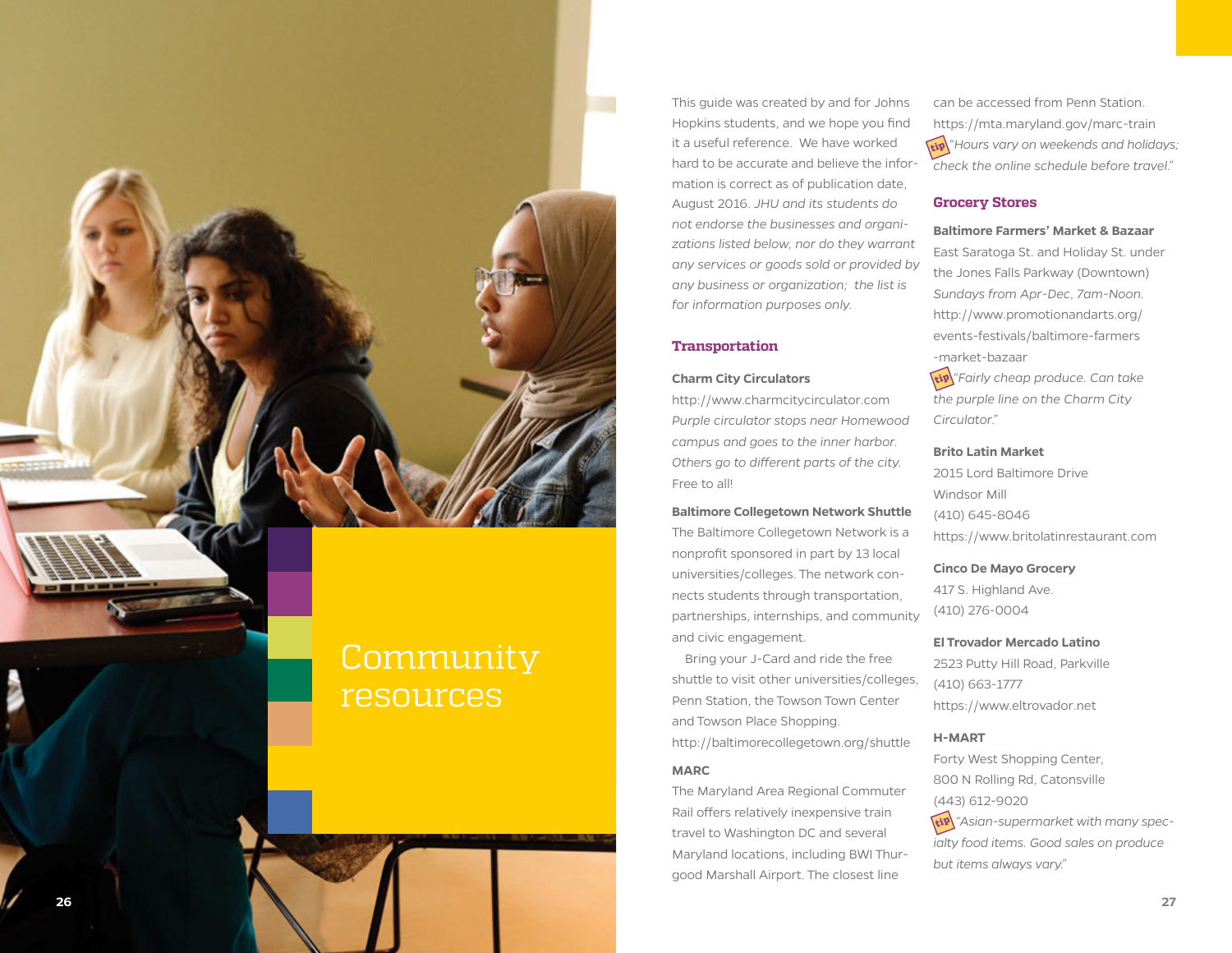**Hispano American Grocery** 200 S. Highland Ave. (410) 522-2700

#### **Isabel's Latin Market**

11 Vernon Ave., Glen Burnie (410) 766-0959

#### **La Favorita**

540 Cranbrook Road, Cockeysville (Adjacent to the restaurant) (410) 628-1442 https://www.facebook.com/pages/ La-Favorita/156428714378439

#### **LA Mart**

2159 W. Patapsco Ave. (410) 646-1501

#### **Mom's Organic Market**

711 W. 40th St. #163 *"excellent produce and hard-to-find*  **tip** *specialty items"*

# **La Union Tienda Latina**

714 York Rd, Towson (410) 296-5940 *Hispanic/International market*

**32nd Street Farmers Market**

400 E. 32nd St. (410) 917-1496 Offers baked goods, produce, fruit, prepared foods, and flowers to patrons of all economic, social, and ethnic backgrounds "walking distance from campus; **tip**

open year-round on Saturdays" http://www.32ndstreetmarket.org

#### **Restaurants**

**Flight American Fusion Restaurant & Bar** 5723 York Rd. (410) 978-8190

http://www.flightbaltimore.com

# **Grind House Juice Bar**

2431 St Paul St. (410) 366-2441 https://www.facebook.com /grindhousejuicebar/

#### **La Fondita**

4901 Decatur St., Edmonston (301) 699-0785 *Authentic Mexican Cuisine*

#### **La Sirenita**

3928 Eastern Ave. (410) 522-5055 *Mexican Cuisine* 

#### **Little Havana**

1325 Key Hwy. (410) 837-9903 http://www.littlehavanas.com /lunch-dinner/ *Cuban cuisine*

#### **Mari Luna**

102 Reisterstown Rd., Pikesville (410) 486-9910 http://www.mariluna.com *Mexican Grill*

#### **One World Cafe**

100 W. University Parkway *"great vegan, vegetarian and*  **tip** *gluten-free fare"*

#### **Roy's Hawaiian Fusion**

720 Aliceanna St. (410) 659-0099 https://www.roysrestaurant.com /locations/md/baltimore *Hawaiian-Asian fusion*

#### **St. Mary's Restaurant**

118 W 25th St. (410) 889-9600  *"Jamaican cuisine with great flavors.*  **tip** *Close to campus."*  https://www.stmarysrestaurantbar.com

**Sweet 27 Bakery and Restaurant** 123 W. 27th St. *A multicultural bar and restaurant* http://www.sweet27.com

#### **Tapas Teatro**

1711 N Charles St. (410) 332-0110  *"A bit pricey but yummy tapas. plus*  **tip** *you can bring drinks into the movie theater next door!" http://www.tapasteatro.com*

## **Taste This**

4915 Harford Rd. 102 E 25th St. (443) 563-2845 https://www.facebook.com/Taste -This-Balt-747771531947664/ *Soul food take-out*

#### **Terra Café**

101 E 25th St. (Old Goucher near Charles Village) http://www.terracafebmore.com *Café with light jazz and R&B*

#### **The Land of Kush**

840 N Eutaw St. (410) 225-5874 http://landofkush.com *African-inspired vegan cuisine*

#### **Tortilleria Sinaloa**

1716 Eastern Ave. (410) 276-3741 http://www.tortilleria-sinaloa.com

#### **Water for Chocolate**

1841 E Lombard St. (410) 675-7778 http://www.waterforchocolate.com *Comfort food with southern influences*

#### **West Indian Flavour**

2111 McElderry St. (410) 522-0220 https://www.westindianflavour.com  *"Best Caribbean food in Baltimore!"* **tip**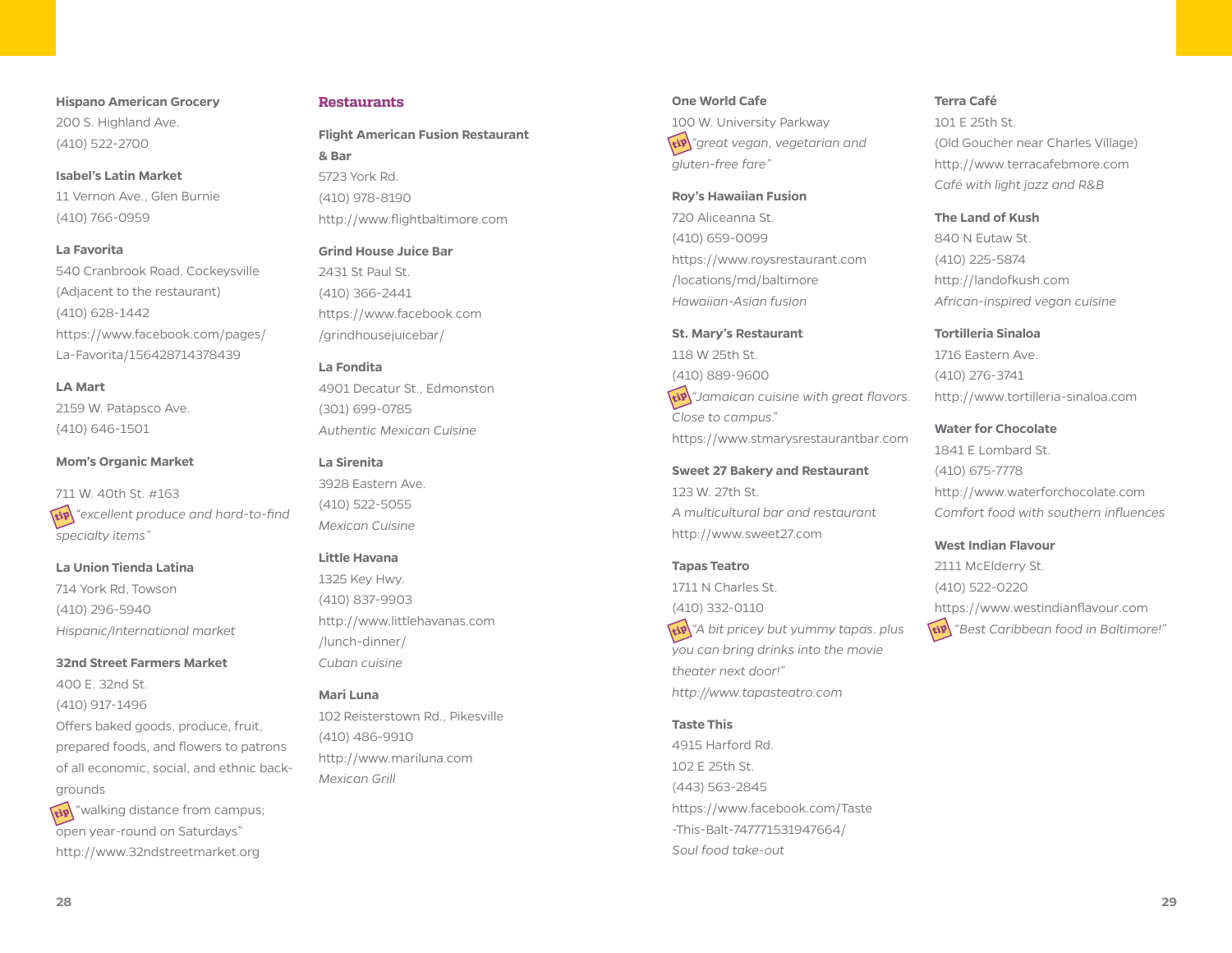#### **Entertainment**

#### **Baltimore Social**

http://baltimoresocial.com *Baltimore City athletic club for numerous adult sports leagues.*

#### **Volleyball House**

5635 Furnace Ave, Elkridge http://www.vbhouse.com *"Open play on Fridays from 6pm-Midnight. Only \$6 for students!"*

#### **News/Media**

#### **El Pregonero**

http://www.elpreg.org *Spanish-language newspaper serving D.C*.

#### **The Afro**

http://www.afro.com *African-American newspaper covering Baltimore and D.C. metropolitan areas*

#### **Washington Hispanic**

http://www.washingtonhispanic.com *Spanish-language newspaper serving D.C., Maryland, and Virginia*

### **Art, Music, and History**

**Baltimore American Indian Center and Museum** 113 S Broadway (410) 675-3535 https://baltimoreamericanindiancenter .org

# **Creative Alliance at The Patterson** 3134 Eastern Avenue (410) 276-1651 http://www.creativealliance.org

**Dance and Bmore** Motor House Suite #201 120 W North Ave.http://www.danceandbmore.com

**Eubie Blake National Jazz Institute and Cultural Center** 847 N. Howard St. (410) 225-3130 http://www.eubieblake.org

## **Frederick Douglass-Isaac Myers Maritime Park Museum**

1417 Thames St. (410) 685-0295 https://livingclassrooms.org/programs /frederick-douglass-isaac-myers -maritime-park

#### **The James E. Lewis Museum**

Morgan State University 2201 Argonne Drive http://jelmamuseum.org *Highlights exhibits by prominent African American artists*

# **Mahogany Exchange/Out of Africa Gallery III**

111 W. Saratoga Street (between Park Ave. and Cathedral St.) (410) 752-5808 https://mahoganyexchangegallery.com

**Maryland Historical Society** 201 West Monument Street (410) 685-3750 http://www.mdhs.org

**National Great Blacks in Wax Museum** 1601-3 East North Avenue http://www.greatblacksinwax.org

# **National Museum of the American Indian (NMAI)** National Mall 4th St. & Independence Ave SW, Washington, DC (202) 633-6644 https://americanindian.si.edu

**Reginald F. Lewis Museum** 830 E. Pratt St. (443) 263-1800 http://www.lewismuseum.org

# **Community Organizations and Initiatives**

**Asian Americans/Pacific Islanders in Philanthropy (AAPIP) Metro D.C/ Baltimore Chapter** http://aapip.org/who-we-are/chapters/ metro-d-c

# **Education Based Latino Outreach**

Jose Ruiz Community Center 606 South Ann St. (410) 563-3160 http://www.eblo.org

#### **JHU Centro Sol**

Mason F. Lord Bldg., Center Tower 5200 Eastern Ave., Suite 4200 (410) 550-1129 http://www.jhcentrosol.org

### **Diversity Events**

**African American Heritage Festival** https://baltimore.org/article/baltimores -afram-african-american-festival *Annual festival* 

#### **Maryland Fiesta Latina**

National Aquarium Anne Arundel County Fairgrounds 1450 Generals Highway, Crownsville http://abceventsinc.com/md-fiesta -latina

#### **Kollaboration DC**

https://www.facebook.com /kollaborationdc *Social community highlighting the Asian and Pacific Islander arts movement*

#### **LatinoFest Baltimore**

Patterson Park Eastern Ave. and S. Linwood Ave. http://www.latinofest.org/home.html

### **Maryland Latino Festival**

Timonium Fairgrounds 2200 York Ave., Timonium http://timoniumfest.com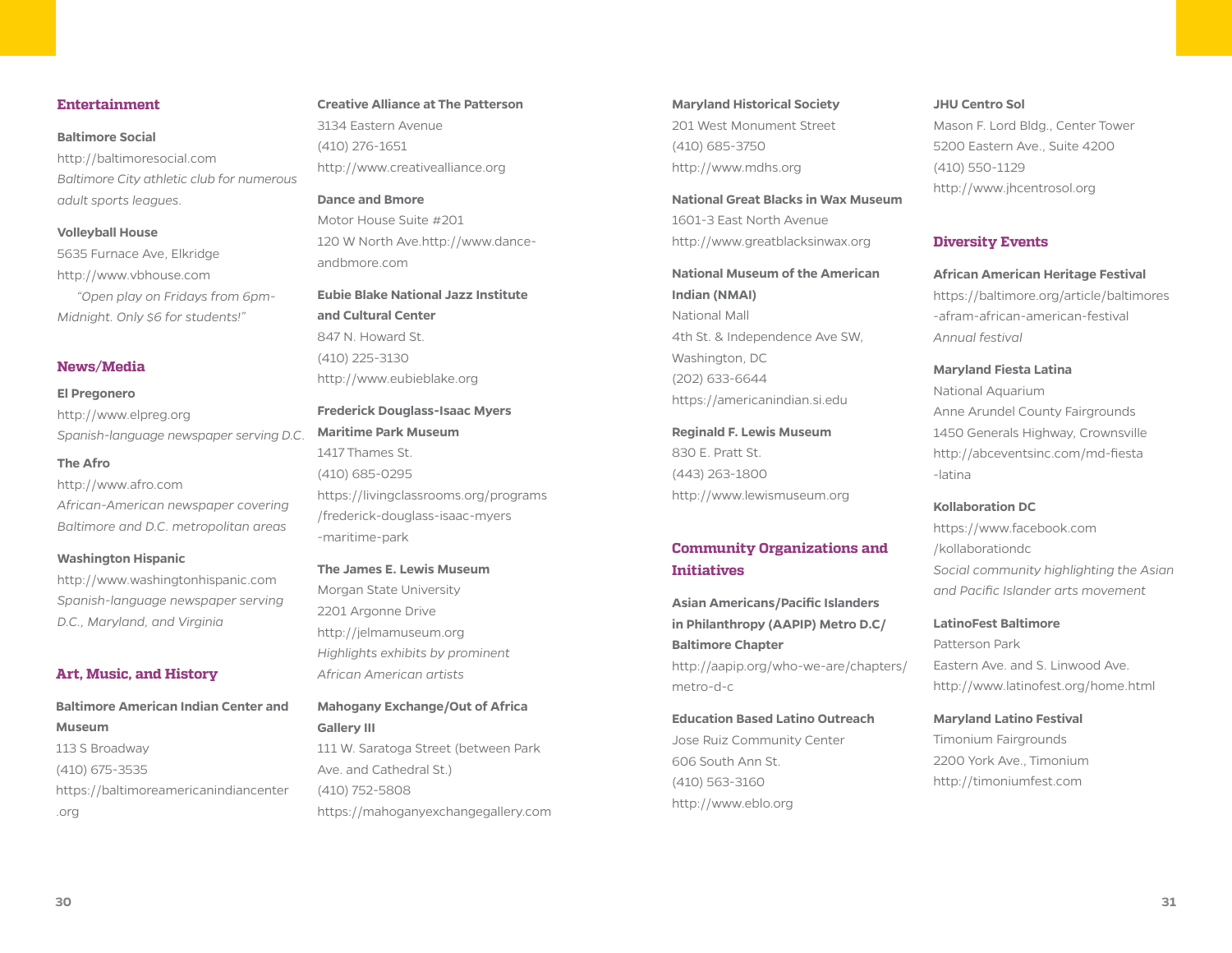## **National Aquarium Black History Month Celebration**

501 East Pratt St. *Annual celebration during Black History Month*

#### **Pride Center**

http://www.pridecentermd.org

#### **Grooming/Personal Care**

#### **Hair Cuttery**

1030 West 41st St. (410) 366-1007 https://locations.haircuttery.com/md /baltimore/1030-west-41st-street.htm

#### **Diaspora Salon**

2412 N. Charles St. (410) 366-8700 http://www.diasporasalon.com

#### **Oyin Handmade**

2103 N Charles St. (410) 601-3198 http://oyinhandmade.com *Natural hair care products*

#### *Barbershops*

#### **Reflection Eternal**

2431 Saint Paul St. (410) 889-8326

#### **TGQ Cutz**

5700 Bellona Avenue (410) 433-0888 https://tgqcutz.com

#### **Places of Worship**

**Annunciation Greek Orthodox Church**  24 W. Preston Street (410) 727-1831 http://goannun.org

# **Bunting Meyerhoff Interfaith and Community Service Center** 3509 N Charles St 410-516-1880 https://studentaffairs.jhu.edu/campus -ministries/about-the-interfaith-center

# **Charm City Tribe** www.facebook.com/CharmCityTribe

*Charm City Tribe is a Baltimore City group for young Jewish adults (20s)*

**Freedom Church of Baltimore** 5310 Hazelwood Avenue http://www.freedomchurchbaltimore .org

#### **Grace City**

1100 Covington St. http://gracecitybaltimore.org *Sunday services are at at Digital Harbor High School*

# **Hopkins Hillel**

Smokler Center for Jewish Life, Harry and Jeanette Weinberg Building 3109 N. Charles Street http://hopkinshillel.org

**Masjid Ad Da'Wah Ilat Tawheed Mosque**  1125 Appleton St. http://www.tawheedfirst.com

**Masjid Al Ihsan Mosque** 3723 Gwynn Oak Avenue http://www.gicoak.org

**New Psalmist Baptist Church** 6020 Marian Drive http://www.newpsalmist.org

**Sagrado Corazón de Jesús** 600 S Conkling St. https://www.shjbaltimore.com

**University Baptist Church** 3501 N Charles St 410-467-2343 http://www.ubcbaltimore.org

### **Family Resources**

#### **Children of the World Co-op**

Cathedral of the Incarnation 4 East University Parkway 410-377-5900 http://cotwcoop.org *Co-op has no religious affiliation.*

#### **Your Voice Matters!**

Do you want to contribute to this handbook? Send your comments and feedback to flourish@jhu.edu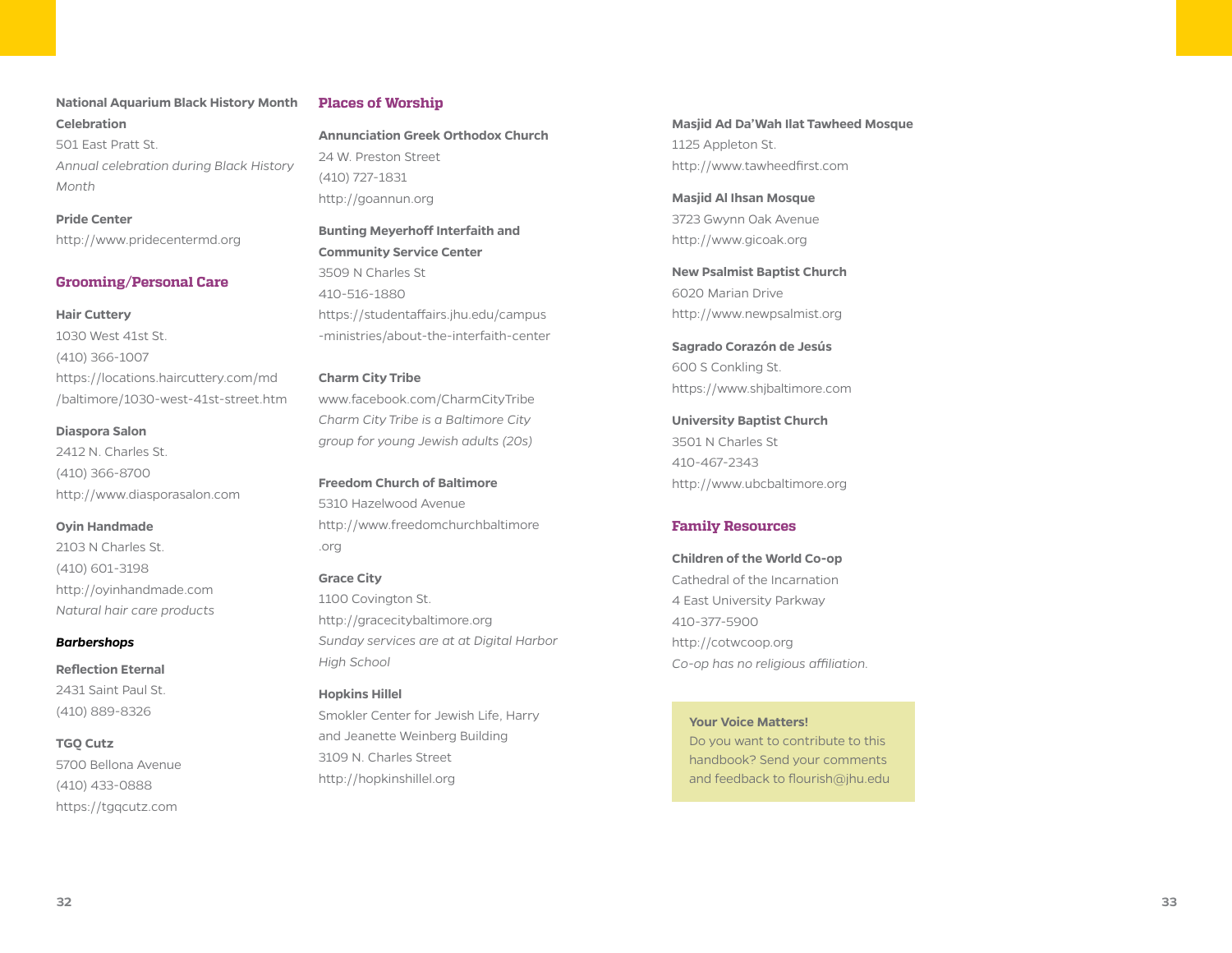

# Fellowships

# **JHU URM Graduate Student Fellowship Resources**

This list is meant to be informative but not exhaustive.

# **National Fellowships Program at Johns Hopkins**

#### http://www.fellowships.jhu.edu

The National Fellowships Program (NFP) at Johns Hopkins is committed to providing support to undergraduate and graduate students in KSAS, Whiting, and at Peabody interested in applying for nationally competitive fellowships. Director Dr. Jeannette Miller oversees twenty-two prestigious external awards funding undergraduate study, post-bac calaureate study/research, and dissertation research. Most of these awards require an institutional nomination and an on-campus selection process. Throughout the year, Dr. Miller holds information sessions to educate students about these awards, and they work with candidates one-on-one to identify which fellowships fit their particular interests and abilities, advise them through the application process, and guide them toward composing their strongest, most compelling applications. If students advance in the competition, Dr. Miller additionally organizes mock interviews to complete their preparation.

#### **GrantForward**

#### https://www.grantforward.com/index

GrantForward is a database that any Hopkins graduate student or faculty member can use to search for external funding. With a valid Hopkins email, you can set up an account. Applies to all academic fields.

We have an institutional membership!

# **Whiting School of Engineering Diversity Fellowships**

#### **GEM Fellowship**

(The National Consortium for Graduate Degrees for Minorities in Engineering and Science)

#### http://www.gemfellowship.org

*Description:* For current and prospec tive URM Master's and Ph.D. students studying science or engineering at the graduate level.

*Funding:* Varies from partially subsidized to fully sponsored tuition, fees, stipend from GEM and the university Other benefits: Varies- but some GEM Fellows are eligible for two summer internships required at the corporate sponsor's facilities

*JHU Campus Contact:*

Christine Kavanagh (ckav@jhu.edu)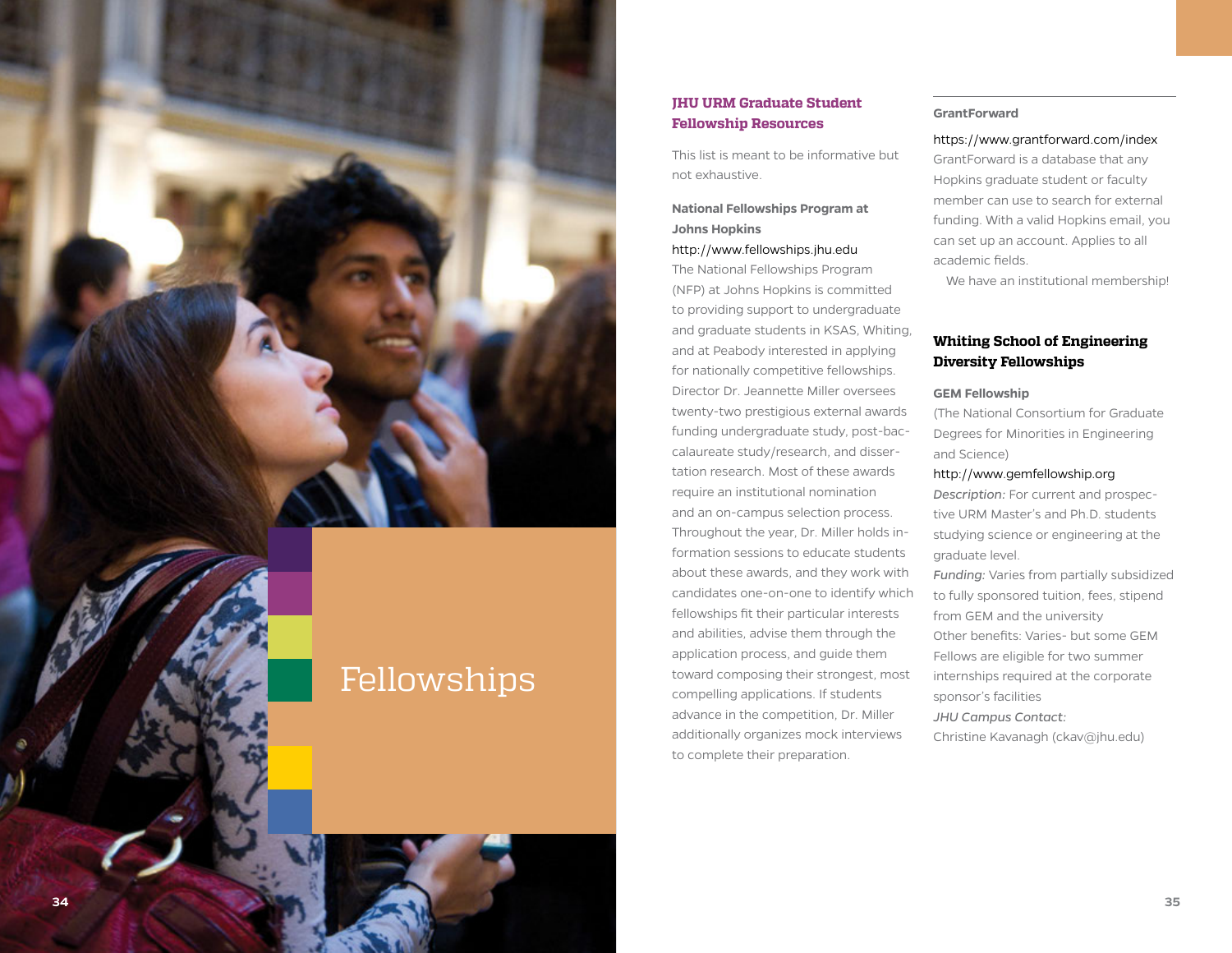#### **Heath Fellowship**

These single-year awards are reserved for incoming doctoral students, with the goal of recruiting highly-qualified female students. Candidates will be identified by the department to which they apply; applicants need not nominate themselves.

#### **Morgan State University Fellowships**

Two multi-year awards are reserved for Morgan State University graduates. Fellows receive a full-tuition waiver and health insurance benefits. Awards will be limited to four semesters for master's candidates and five years for doctoral candidates. Preference will be given to candidates who are U.S. citizens or U.S. permanent residents. Potential candidates should notify the department to which they are applying that they would like to be considered for this fellowship.

#### **William F. Ward Fellowship**

The William F. Ward Fellowship, supports full-time WSE graduate students who are returning from US military service, preferably after three years of active duty, and who have received honorable discharge or medical discharge under honorable circumstances, or who remain in the military service. Potential candidates should notify the department to which they are applying that they would like to be considered for this fellowship; available funds vary per year.

# **Krieger School of Arts and Sciences Diversity Fellowships**

# **Mellon Postdoctoral Fellowship** http://krieger.jhu.edu/mellon

The Mellon Postdoctoral Program encourages innovative teaching, enriches educational and research opportunities in the humanities, and fosters the career development of a select group of promising young scholars. Each fellowship carries a departmental affiliation and the responsibility of teaching one course per semester. The initial stipend is \$61,060 with an additional \$2,000 available for research and travel expenses. Health insurance and a one-time moving allowance of \$2,000 are also provided. Appointments are for one year, renewable for a second year. Applicants should have completed the PhD in one of the following fields: history, English, history of art, musicology, classics, anthropology, German and romance languages and literatures, philosophy, comparative literature, history of science and technology, Near Eastern studies.

 Women and underrepresented minorities are especially encouraged to apply.

# **Nathaniel Boggs, Jr. Memorial Fellowship**

The Boggs Fellowship is designed to provide funds to graduate students in the fields of Biology, Biophysics, Chemistry, Earth & Planetary Sciences, Mathematics, or Physics and Astronomy.

It is preferred, although not required, that recipients have an undergraduate degree from a historically black college or university. GPA and academic progress are considered. Nationality is not a factor. Available funds vary per year.

#### **Bromery Fellowship**

The Bromery Fellowship, available to graduate students within the Department of Earth and Planetary Sciences, was endowed to foster the very diversity that the University and the Krieger School of Arts and Sciences embrace. This fellowship is intended to provide equal access to graduate education for graduate students from underrepresented minorities. Applications will be based on a combination of factors including the candidate's GPA, letters of recommendation, test scores, statement of purpose and interview. We welcome qualified students with a degree from any university or college but we especially welcome applications from candidates who have received their undergraduate degree from a historically black college/university, tribal college or who have been a McNair or other TRIO Program Scholar, Project 1000 Scholar, LSAMP or MARC Scholar.

# **URM Graduate Student Fellowships External to JHU**

Below is a list of external fellowships that either specifically target underrepresented minority (URM) students, especially encourage URM students to apply, have shown a strong consideration for URM students in their selection processes, and/or incorporate a focus that could be of interest to URM students. This list is meant to be informative but not exhaustive. Note that many of the descriptions below have been culled directly from each fellowship's website. As such, please visit each fellowship's website for the most accurate and detailed information.

**The American Educational Research Association (AERA): The Research Fellows Programs**

# http://www.aera.net/ProfessionalOppor tunitiesFunding/AERAFundingOpportu nities/tabid/10241/Default.aspx *Description:* The Research Fellows Program and the Dissertation Grants Program receives support from the National Science Foundation (NSF) and National Center for Education Statistics (NCES) to provide fellowships for beginning educational policy researchers, including advanced graduate students, to focus on policy-related research while in residence at either NSF or NCES. Minority researchers are strongly encouraged to apply.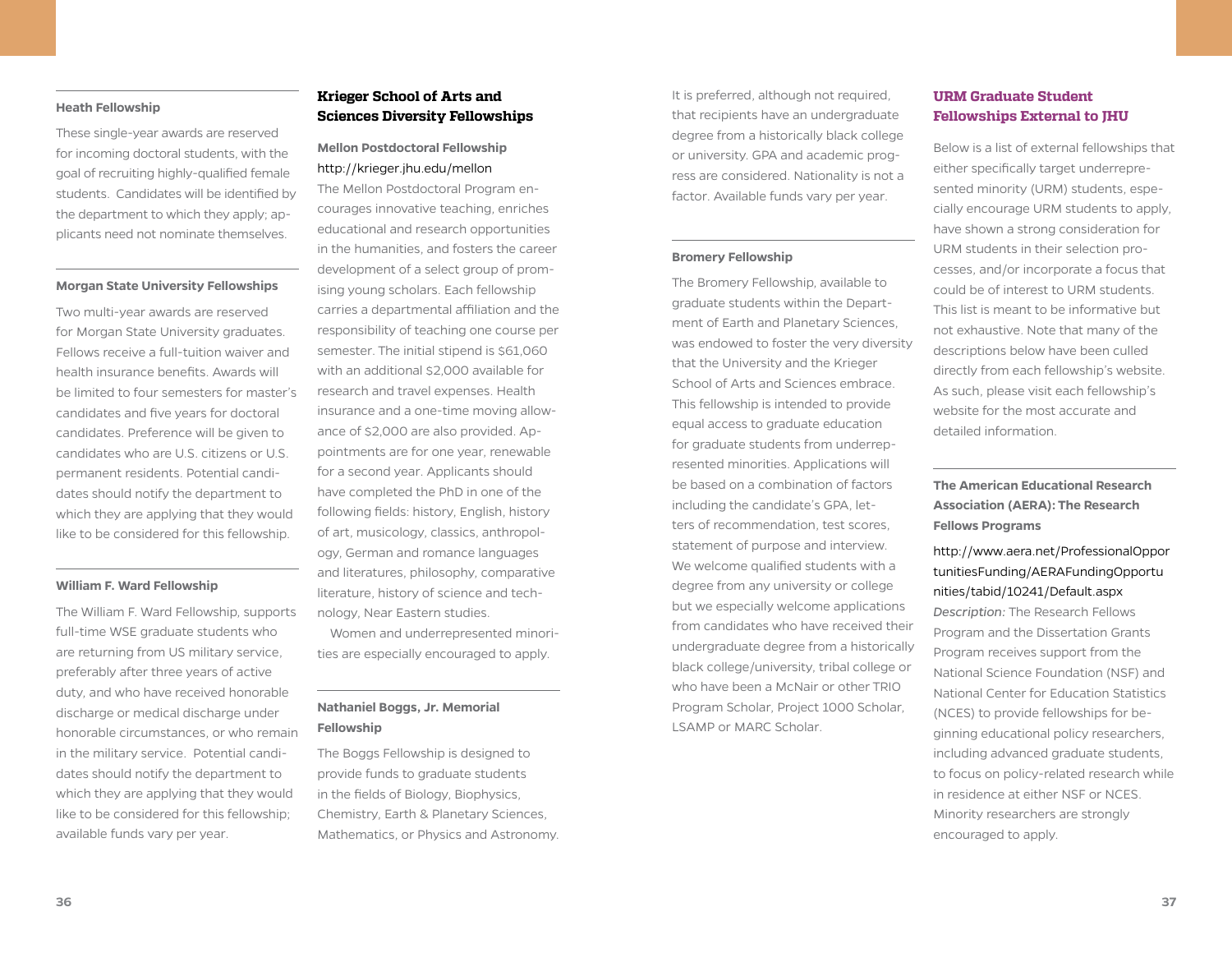**The American Educational Research Association (AERA): The Dissertation Grants Program** 

# http://www.aera.net/ProfessionalOppor tunitiesFunding/AERAFundingOpportu nities/tabid/10241/Default.aspx

*Description:* The Research Fellows Program and the Dissertation Grants Program receives support from the National Science Foundation (NSF), the National Center for Education Statistics (NCES) and the Institute of Education Sciences (IES) to provide funding for advanced graduate students conducting educational policy-related dissertation proposals using NCES, NSF and other national data bases. Minority researchers are strongly encouraged to apply.

**The American Educational Research Association (AERA): Minority Dissertation Fellowship Program in Education Research**

http://www.aera.net/ProfessionalOppor tunitiesFunding/FundingOpportunities/ AERAMinorityFellowshipProgram/ tabid/10243/Default.aspx

*Description:* The Council of the AERA established the fellowship program to provide support for doctoral dissertation research, to advance education research by outstanding minority graduate students, and to improve the quality and diversity of university faculties. This fellowship is targeted for members of racial and ethnic groups historically underrepresented in

higher education (e.g., African Americans, Alaskan Natives, American Indians, Asian Americans, Hispanics or Latinos, and Native Hawaiian or Pacific Islanders). This program offers doctoral fellowships to enhance the competitiveness of outstanding minority scholars for academic appointments at major research universities. It supports fellows conducting education research and provides mentoring and guidance toward the completion of their doctoral studies. *Eligibility:* Eligible graduate students for the AERA Minority Dissertation Fellowship in Education Research will be at the writing stage of their dissertation by the beginning of the fellowship. The dissertation study should focus on an education research topic such as high stakes testing; ethnic studies/curriculum; tracking; STEM development; measurement of achievement and opportunity gaps; English language learners; or bullying and restorative justice. Applicants can come from graduate programs and departments in education research, the humanities, or social or behavioral science disciplinary or interdisciplinary fields, such as economics, political science, psychology, or sociology.

**American Meteorological Society Graduate Fellowships**

# https://www2.ametsoc.org/ams/ index.cfm/information-for/students/ ams-scholarships-and-fellowships/ ams-graduate-fellowships

*Description:* Educates first-year graduate students on the unique challenges facing the world so that they may better tackle these real-world issues after graduation; incorporates a special focus on underprivileged communities and issues. *Eligibility:* Must be entering their first year of graduate study in the fall of the current year and have a minimum grade point average of 3.25 on a 4.0 scale Fields of Study: Atmospheric, oceanic, or hydrologic sciences or a related field. *Funding:* \$25,000 *Length of Funding:* 9 months *Other Benefits:* Partial travel support to attend the AMS Annual Meeting

# **American Psychological Association Minority Fellowship Program (MFP)**

http://www.apa.org/pi/mfp/index.aspx *Description:* Mental Health and Substance Abuse Services (MHSAS) Fellowship is directed at students in clinical, counseling, and school psychology, or other psychology doctoral students whose training prepares them to provide counseling, therapy, testing, assessments, etc. *Funding:* Stipend and Living expenses *Years of Funding:* Up to 3 years

# **American Sociological Association Minority Fellowship Program**

# http://www.asanet.org/funding/mfp.cfm *Description:* For students devoted to mental health and drug abuse research *Fields of Study:* Sociology with a focus on mental health issues and research *Funding:* \$20,772/yr *Years of Funding:* Up to 3 years

**Consortium for Graduate Study in Management Graduate Fellowships for Talented Minorities**

#### http://www.cgsm.org/about-us

*Description:* The vision of The Consortium is to increase the representation of African Americans, Hispanic Americans and Native Americans in management careers in the United States by recruiting outstanding students who have shown a commitment to diversity and connecting them with top-tier MBA programs and corporations.

*Fields of Study:* Business and Management (MBA)

*Funding:* Full Tuition and mandatory fees Years of Funding: 2 years

#### **Ford Foundation Predoctoral Fellowship**

## http://sites.nationalacademies.org/PGA /FordFellowships/PGA\_047958

*Description:* For URM graduate students who are committed to a career in teaching and research at the college or university level

*Eligibility:* Must be in a research-based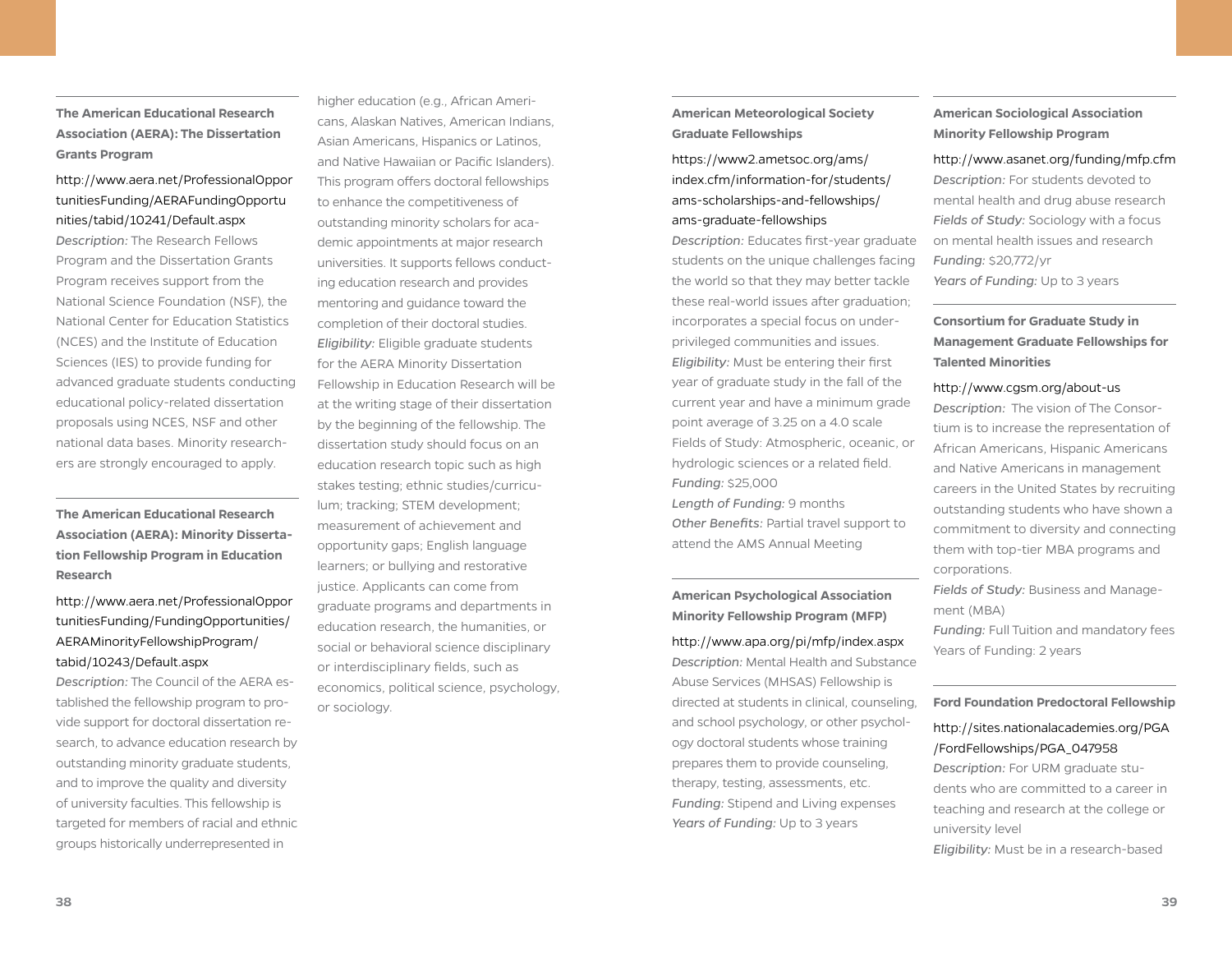Ph.D. or Sc.D. program; and have at least three years left before the completion of their program

*Fields of Study:* Humanities and STEM (see website for exact list) *Funding:* Stipend: \$24,000/yr *Other Benefits:* Expenses paid for at least one Conference of Ford Fellows *JHU Contact:* http://www.fellowships .jhu.edu

#### **Ford Foundation Dissertation Fellowship**

### http://sites.nationalacademies.org/PGA/ FordFellowships/PGA\_047959

*Description:* For URM graduate students who are committed to a career in teaching and research at the college or university level. *Eligibility:* Predoctoral: Dissertation; Postdoctoral *Fields of Study:* Humanities and STEM (see website for exact list) *Funding and Other Benefits:* See website for exact list *JHU Contact:* http://www.fellowships

.jhu.edu

# **Ford Foundation Postdoctoral Fellowships**

# http://sites.nationalacademies.org/PGA/ FordFellowships/PGA\_047960

*Description:* For URM postdoctoral fellows who are committed to a career in teaching and research at the college or university level.

*Eligibility:* Postdoctoral *Fields of Study:* Humanities and STEM (see website for exact list) *Funding and Other Benefits:* See website for exact list *JHU Contact:* http://www.fellowships .jhu.edu

**Greenlining Institute LEADERSHIP Academy Fellowship Program: Policy Fellowship and Summer Associate**

# http://greenlining.org/leadership -academy/programs/fellowship -program

*Description:* The Academy Fellowship Program is an annual leadership training program for multi-ethnic students who have at minimum completed their undergraduate studies and want experience working on low-income and minority economic development. Through the Main Project Assignment, fellows work independently and develop expertise in a specific program area (banking, health, telecommunications or sustainable development) under the direction of Greenlining staff.

# **Hispanic Scholarship Fund (HSF) Scholarships**

#### https://hsf.net/en/scholarships

*Description:* For new (first time) graduate students of Hispanic heritage who have a minimum of 2.5 GPA on a 4.0 scale. Must plan to enroll in the fall of

the scholarship year. *Fields of Study:* All majors *Funding:* Ranges from \$500 to \$5,000

# **National Security Education Program (NSEP) Boren Graduate Fellowship**

# http://www.borenawards.org/boren\_ fellowship/basics.html

*Description:* For U.S. graduate students to study less commonly taught languages in world regions critical to U.S. interests, and underrepresented in typical study abroad programs, including Africa, Asia, Central and Eastern Europe, Eurasia, Latin America, and the Middle East. The countries of Western Europe, Canada, Australia, and New Zealand are excluded. Boren fellows should want to work in the federal national security arena. In exchange for funding, Boren Fellows commit to working in the federal government for at least one year after graduation.

**Semiconductor Research Corporation (SRC) Graduate Fellowships**

# https://www.src.org/student-center/ fellowship

*Description:* Doctoral fellowships and master's scholarships through the Global Research Collaboration (GRC). The Graduate Fellowship Program (GFP) and the GRC Master's Scholarship Program (MSP), (targeting underrepresented minorities and women), are funded

through GRC and the SRC. One doctoral fellowship through the Nanoelectronics Research Initiative (NRI), the SRC NRI/ Hans J. Coufal Fellowship. *Funding:* Full tuition and fees and a monthly stipend of \$2,612 beginning in the fall

# **United Negro College Fund (UNCF) and Merck Foundation Science Initiative Graduate Science Research Dissertation Fellowship**

#### http://umsi.uncf.org/sif

*Description:* For African American students preparing for a dissertation in biomedical sciences *Eligibility:* Students must be enrolled in a full-time PhD or equivalent doctoral program, and must be within one to three years of completing their dissertation research *Fields of Study:* Environmental and life sciences, medicine, physical sciences

and engineering

*Funding:* Up to \$10,000 and stipends up to \$42,000

# **U.S. Centers for Disease Control and Prevention Ferguson Fellowship Program**

# http://www.cdc.gov/ncezid/ohd/om wh-retired.html

*Description*: The Dr. James A. Ferguson Emerging Infectious Disease Fellowship Program provides educational and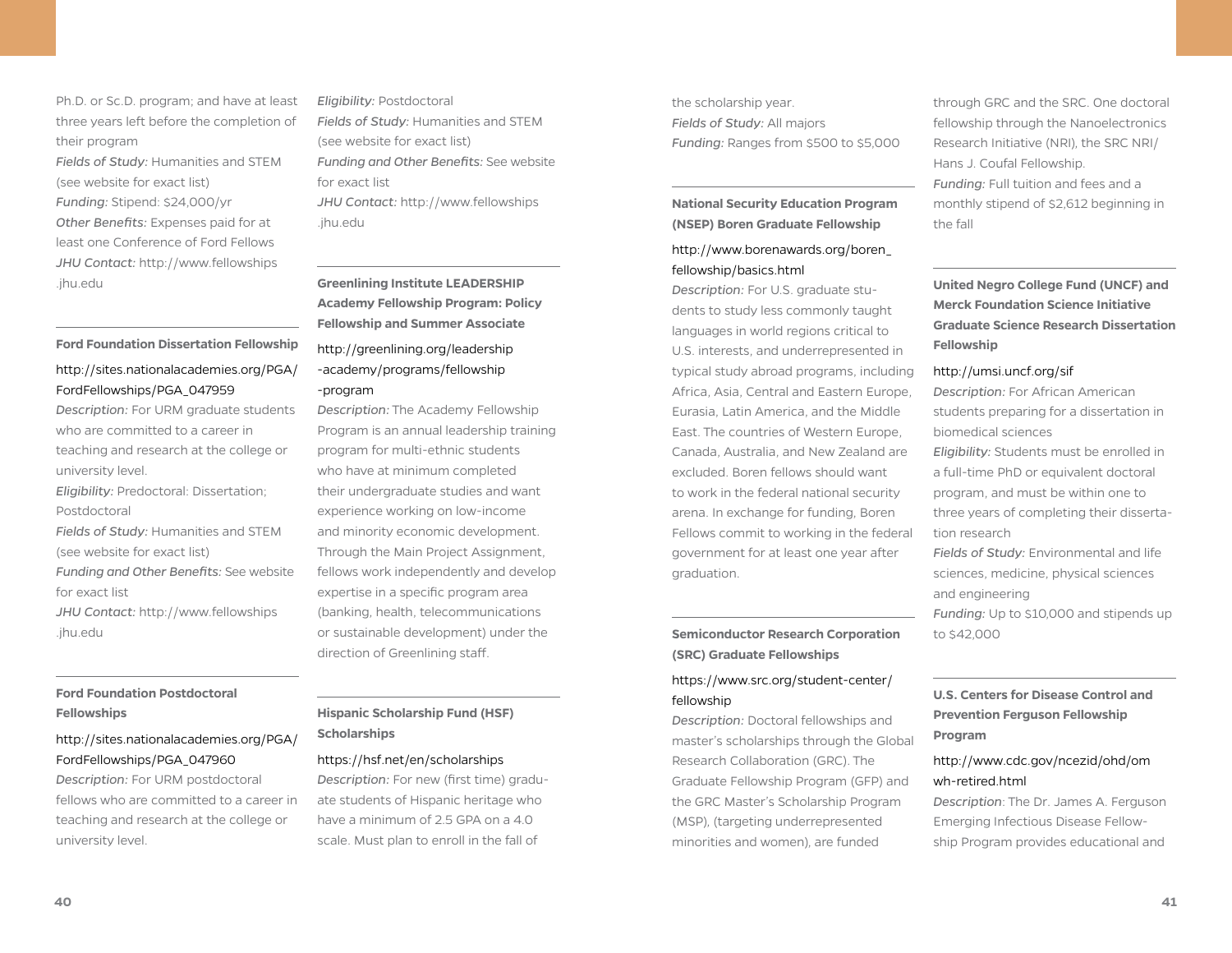experiential opportunities for racial and ethnic minority medical, dental, pharmacy, veterinary, and public health graduate students in a broad array of public health activities

*Funding:* Ferguson Fellows' travel and housing expenses are paid, and they receive a stipend for the summer *Other Benefits:* Eight weeks in a rigorous program of public health research and/ or intervention, which they summarize in a scientific presentation at the end of the session

# **U.S. National Aeronautics and Space Administration Harriett G. Jenkins Predoctoral Graduate Fellowships**

http://www.uncfsp.org/cms/index.cfm *Description:* The Harriett G. Jenkins Predoctoral Fellowship Program increases the number of graduate degrees awarded to underrepresented persons (women, minorities and/or persons with disabilities) participating in the STEM workforce.

*Eligibility:* For doctorate and/or Master's students

*Fields of Study:* NASA-related fields, for example; aeronautics/aerospace, biology, physics, chemistry, etc. *Funding:* Master's students stipend:

\$16,000; Doctoral students stipend: \$22,000. Regardless of the degree pursued, annual tuition offsets start at \$8,500 *Years of Funding:* 3 years maximum

**U.S. National Institutes of Health Predoctoral Graduate Fellowship Awards for Minority Students**

# http://www.nhlbi.nih.gov/research/ training/programs/predoctoral/nrsa -diversity-parent-f31

*Description:* This program encourages students from underrepresented racial and ethnic groups, individuals with disabilities and individuals from disadvantaged backgrounds to seek graduate degrees in the biomedical and behavioral sciences to help increase the number of well-trained scientists from underrepresented groups.

*Eligibility:* for research training leading to the PhD or equivalent research degree, the combined MD/PhD degree or other combined degrees in the biomedical or behavioral sciences. *Years of Funding:* 5 years



# The Graduate Representative Organization (GRO) welcomes you to Johns Hopkins!

For the last 40 years, the GRO has served as the Graduate Student governing body for the Homewood campus. We work to improve the graduate experience at Hopkins, focusing on graduate welfare and campus life. GRO leadership acts as a liaison between students and the administration. The Executive Board and Graduate Council meet weekly to discuss initiatives and policies relevant to the graduate student population; including advisor relationships, diversity and inclusion efforts in admissions and graduate programs, and transparency in university practices and policies. Recently, the GRO was integral in advocating for better healthcare policies for graduate students, resulting in the offering of dental and vision coverage and lowered fees. Many members sit on university-wide committees to make sure the voices of graduate students are heard. We actively solicit feedback from fellow students on campus to hear their concerns ranging from academic to personal issues. The GRO also hosts university- wide social events to promote community. We have weekly coffee hours with free snacks, biweekly happy hours, and host an annual graduate formal and year-end barbeque. We are always looking for more people to get involved, either by serving on the executive board or as a council representative. We hope that you will become an active participant in guiding and advocating for graduate life here on campus and welcome you again to our diverse and vibrant graduate community.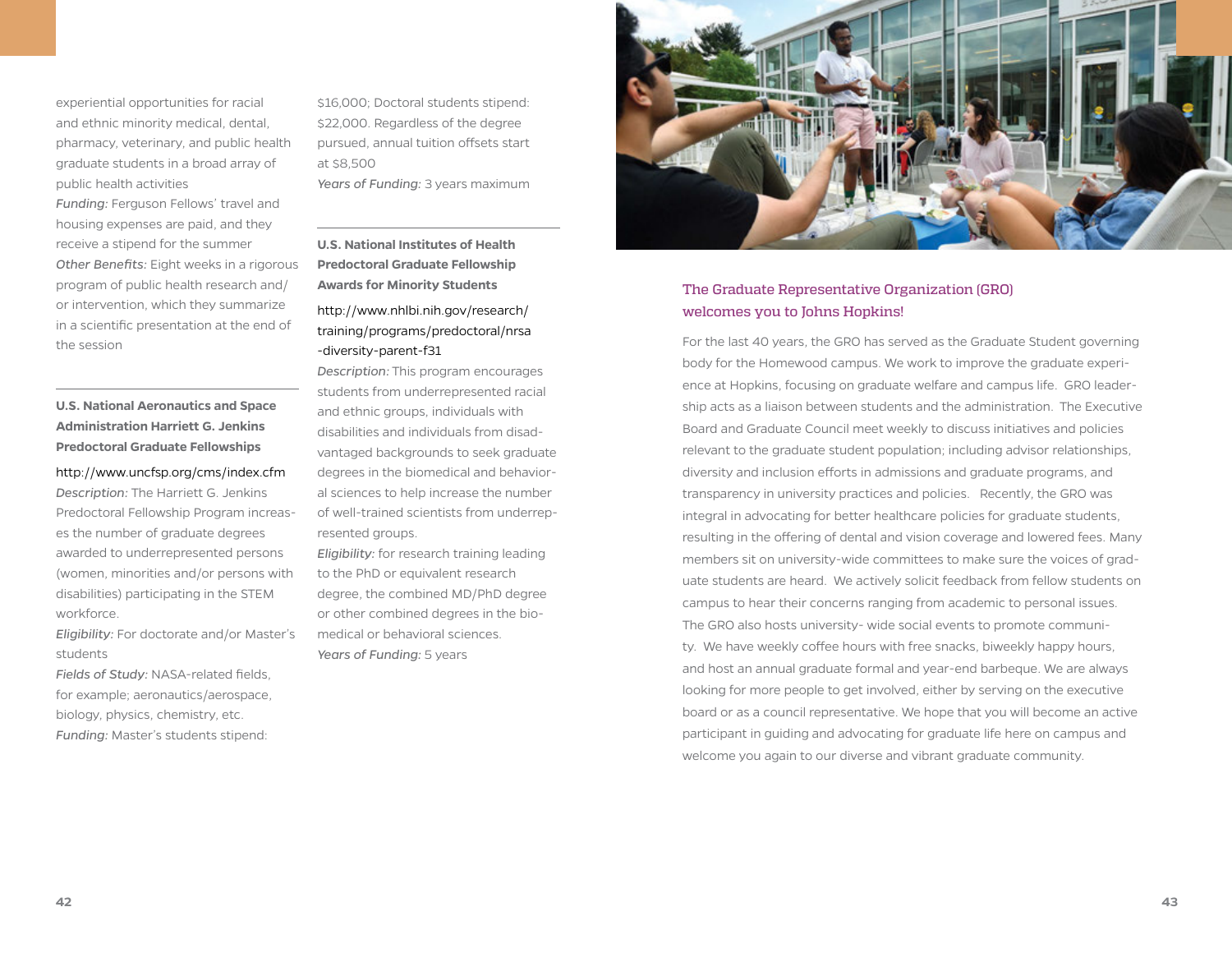# **Parting Words**

We hope this guide aids in your transition to the dynamic city of Baltimore and Johns Hopkins community. We wish you all the best during your time at Johns Hopkins and can't wait too see you flourish.

#### **The URM Handbook Team**

Phillip Dorsey, *WSE Graduate Student;* Renee Eastwood, *Director of Academic & Student Affairs for Graduate Students and Postdoctoral Fellows, Krieger School of Arts and Sciences;* 

Adrian Johnston, *WSE Graduate Student;* Christine Kavanagh, *WSE Assistant Dean of Graduate and Postdoctoral Academic Affairs;* 

Allison Leventhal, *WSE Case Manager for Graduate and Post Doctoral Fellows;*  Tiana Warren, *WSE Graduate Student;* Doug Behr, *Designer*

#### **Acknowledgments**

Thank you to the following contributors: The Diversity Leadership Council (DLC) for expert guidance and support, and for funding this project through a Diversity Innovation Grant (DIG); the Graduate Academic Affairs leadership in the KSAS and WSE deans' offices for providing funding and support for this project; Quinton Smith and the JHU Fellowships Office for providing URM fellowship resources; faculty and staff from KSAS, WSE, and Homewood Student Affairs; and all our wonderful colleagues and students who contributed their time and effort through focus groups and feedback throughout this project—this was meant for you and could never have happened without you!

#### **Your Voice Matters!**

Do you want to contribute to this handbook? Send your comments and feedback to flourish@jhu.edu